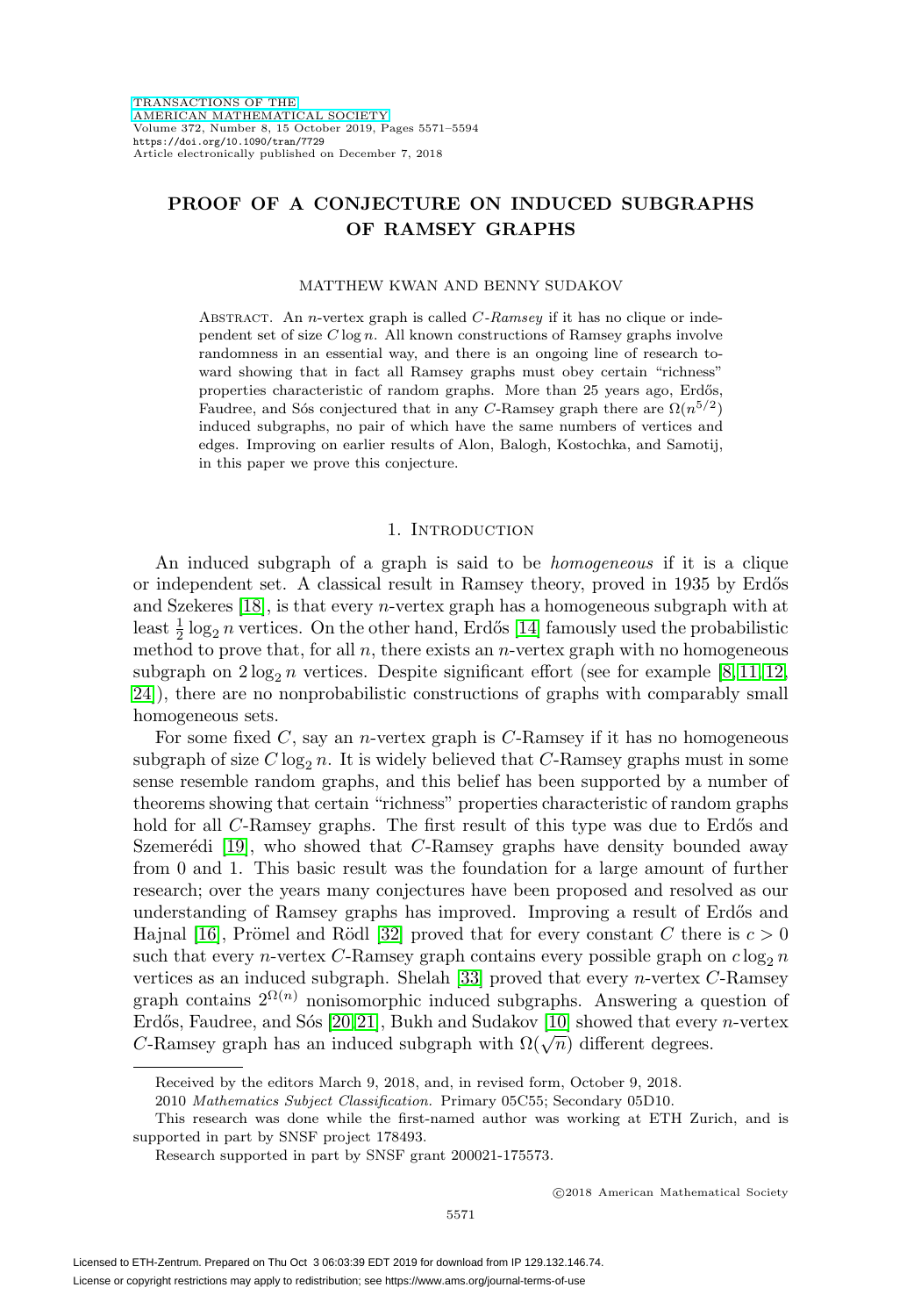Despite this progress, there are several problems that have remained open for quite some time. Two of them deal with the variation in the numbers of edges and vertices of induced subgraphs of Ramsey graphs. For a graph G, let

 $\Phi(G) = \{e(H) : H$  is an induced subgraph of  $G\}.$ 

Erdős and McKay [\[20,](#page-22-7) [21\]](#page-22-8) conjectured that for any C there is  $\delta > 0$  such that for every *n*-vertex *C*-Ramsey graph *G*, the set  $\Phi(G)$  contains the interval  $\{0,\ldots,\delta n^2\}$ . Progress on this conjecture has come from two directions. First, Alon, Krivelevich, and Sudakov [\[5\]](#page-22-10) proved a weaker result with  $n^{\delta}$  in place of  $\delta n^2$ . Second, recently Narayanan, Sahasrabudhe, and Tomon [\[30\]](#page-23-3) proposed a natural relaxation of the Erdős–McKay conjecture that  $\Phi(G)$  contains at least  $\Omega(n^2)$  values (not necessarily forming an interval). They showed that  $|\Phi(G)| = n^{2-o(1)}$ , and in [\[27\]](#page-23-4) we proved their conjecture that Ramsey graphs induce subgraphs of quadratically many sizes.

Next, for a graph  $G$  let

 $\Psi(G) = \{ (v(H), e(H)) : H \text{ is an induced subgraph of } G \}.$ 

Strengthening a conjecture of Alon and Bollobás, it was conjectured by Erdős, Faudree, and So's that for any fixed C and any n-vertex C-Ramsey graph  $G$ , we have  $|\Psi(G)| = \Omega(n^{5/2})$ . This problem appeared in several of Erdős' problem papers [\[15,](#page-22-11) [20,](#page-22-7) [21\]](#page-22-8). Of course, since  $|\Psi(G)| \geq |\Phi(G)|$ , our result in [\[27\]](#page-23-4) implies that  $|\Psi(G)| =$  $\Omega(n^2)$ , which was also proved much earlier by Alon and Kostochka [\[4\]](#page-22-12). Until now, the best progress on the Erd˝os–Faudree–S´os conjecture was due to Alon, Balogh, Kostochka, and Samotij [\[1\]](#page-22-13), who proved it with the exponent 2.369 in place of 5/2.

In this paper we establish the Erdős–Faudree–Sós conjecture, combining ideas from many of the aforementioned papers.

<span id="page-1-0"></span>**Theorem 1.1.** For any fixed  $C > 0$ , there is  $\gamma > 0$  such that every n-vertex C-Ramsey graph G has  $|\Psi(G)| = \gamma n^{5/2}$ .

As mentioned in [\[15\]](#page-22-11), we remark that the order of magnitude  $n^{5/2}$  is best possible. This can be seen by considering a random graph  $\mathbb{G}(n, 1/2)$ , where each edge is present independently with probability  $1/2$  (it is well known that this is an  $O(1)$ -Ramsey graph with probability  $1 - o(1)$ ). Briefly, one can use a concentration inequality to show that with probability  $1-o(2<sup>n</sup>)$ , the number of edges in any fixed vertex subset of  $\mathbb{G}(n,1/2)$  lies in an interval of length  $O(n^{3/2})$ , and by the union bound it follows that with probability  $1-o(1)$ , for each  $0 \leq \ell \leq n$  there are at most  $O(n^{3/2})$  different numbers of edges among  $\ell$ -vertex induced subgraphs. This proves that  $|\Psi(\mathbb{G}(n,1/2))| = O(n^{5/2})$  with probability  $1-o(1)$ . See also [\[4,](#page-22-12) Section 4] for further discussion of  $\Psi(\mathbb{G}(n,1/2)).$ 

The rest of the paper is organised as follows. In Section [2](#page-2-0) we give a very highlevel outline of the basic ideas of our proof and briefly compare it to previous work. In Section [3](#page-5-0) we collect a number of basic tools which will be useful for our proof (some of which are standard, and some of which are new), and in Section [4](#page-9-0) we present the technical details of our proof. Finally, in Section [5](#page-21-0) we discuss some potential directions for further research.

<span id="page-1-1"></span>1.1. **Notation and basic definitions.** We use standard asymptotic notation throughout. For functions  $f = f(n)$  and  $g = g(n)$  we write  $f = O(g)$  to mean that there is a constant C such that  $|f| \leq C|g|$ ; we write  $f = \Omega(g)$  to mean there is a constant  $c > 0$  such that  $f \ge c|g|$  for sufficiently large n; we write  $f = \Theta(g)$  to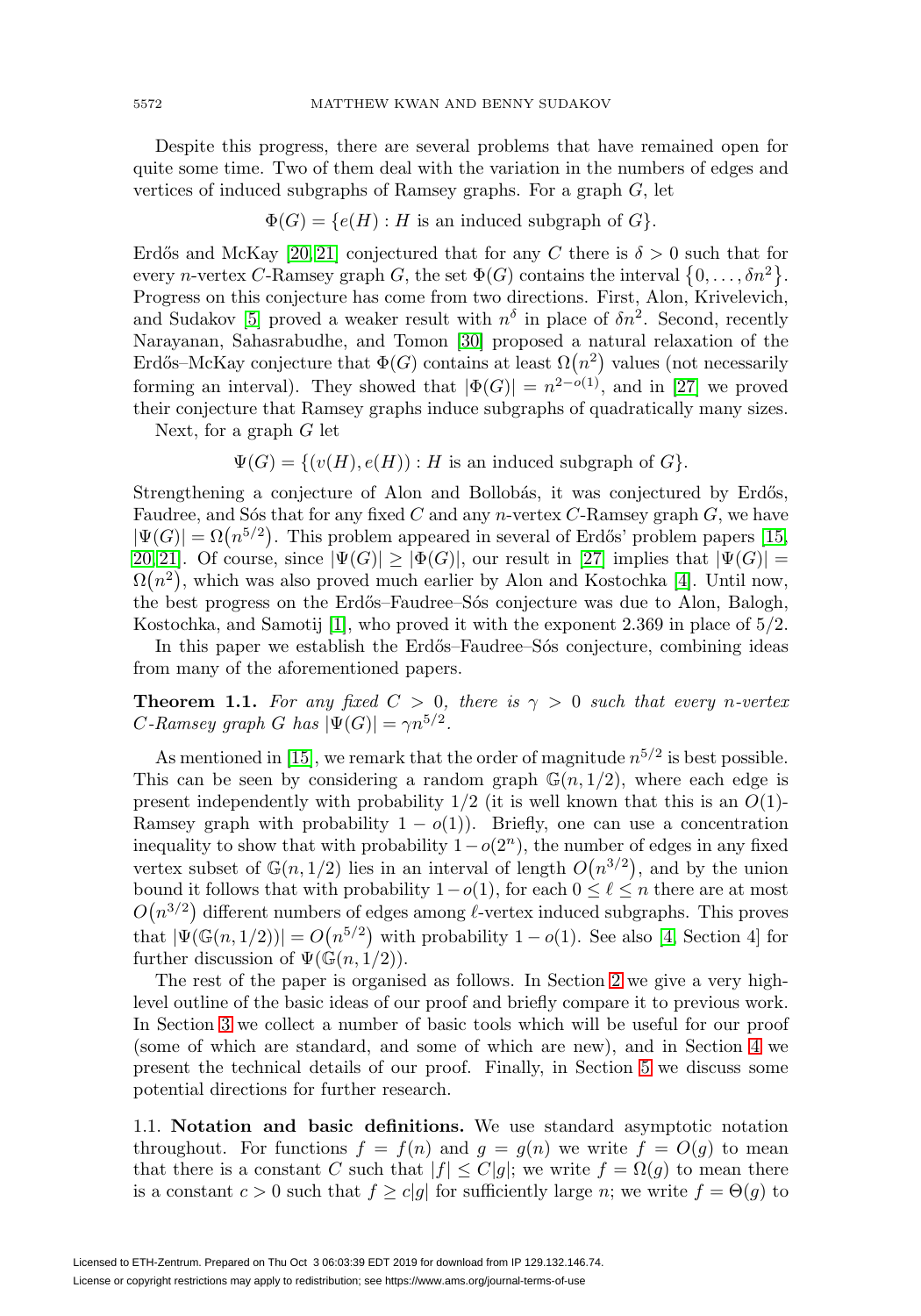mean that  $f = O(g)$  and  $f = \Omega(g)$ ; and we write  $f = o(g)$  or  $g = \omega(f)$  to mean that  $f/q \to 0$  as  $n \to \infty$ . All asymptotics are as  $n \to \infty$  unless stated otherwise. Floor and ceiling symbols will be systematically omitted where they are not crucial.

For two multisets A and B, let  $A \triangle B$  be the set of elements which have different multiplicities in A and B (so if A and B are ordinary sets, then  $A\triangle B$  is the ordinary symmetric difference  $(A \setminus B) \cup (B \setminus A)$ . For a set A, we denote by  $\binom{A}{k}$  the set of all k-subsets of elements of A.

We also use standard graph theoretic notation throughout. In particular, in a graph,  $e(A)$  is the number of edges which are contained inside a vertex subset A, and  $e(A, B)$  is the number of edges between two disjoint vertex subsets A and B. For a vertex v and a set of vertices  $A$ , we denote the set of neighbours of v in  $A$  by  $N_A(v) = N(v) \cap A$ , and we denote the degree of v into A by  $d_A(v) = |N_A(v)|$ .

We also make some less standard graph theoretic definitions that will be convenient for the proof. For a set of vertices  $v = \{v_1, \ldots, v_k\}$ , let  $N(v)$  (resp.,  $N_U(\boldsymbol{v})$  be the multiset union of  $N(v_1),\ldots,N(v_k)$  (resp., of  $N_U(v_1),\ldots,N_U(v_k)$ ). Let  $d(v) = d(v_1) + \cdots + d(v_k)$  (resp.,  $d_U(v) = d_U(v_1) + \cdots + d_U(v_k)$ ) be the size of  $N(\mathbf{v})$  (resp., of  $N_U(\mathbf{v})$ ), accounting for multiplicity.

Finally, we remark that we will often use variable names of the form  $n_A$  to denote the size of a set A. (This is really only a convention, not a definition; we will often introduce  $n_A$  before the set A has actually been defined.)

#### 2. Discussion and main ideas of the proof

<span id="page-2-0"></span>According to Erdős [\[20\]](#page-22-7), at the time the problem was proposed, he and Sós had already proved the weaker bound that  $|\Psi(G)| = \Omega(n^{3/2})$  for  $O(1)$ -Ramsey graphs. In fact, there are at least two reasonably simple ways to prove this weak bound, and both are instructive for our proof. To describe these, we define

$$
\Psi(\ell, G) = \{e(H) : H \text{ is an } \ell\text{-vertex induced subgraph of } G\}.
$$

To prove that  $|\Psi(G)| = \Omega(n^{3/2})$ , it suffices to prove that  $|\Psi(\ell, G)| = \Omega(\sqrt{n})$  for each of  $\Omega(n)$  different choices of  $\ell$ .

One way to do this, as described by Alon and Kostochka [\[4\]](#page-22-12), is to use a discrep-ancy theorem and a switching argument. Erdős, Goldberg, Pach, and Spencer [\[22\]](#page-23-5) proved that in any n-vertex graph G with density bounded away from 0 and 1, and any  $\alpha \in (0, 1)$  bounded away from 0 and 1, there are two induced subgraphs  $G[W^-]$ and  $G[W^+]$ , with  $|W^-| = |W^+| = \alpha n$ , such that  $e(W^+) - e(W^-) = \Omega(n^{3/2})$ . Recalling the Erdős–Szemerédi theorem that  $O(1)$ -Ramsey graphs have density bounded away from 0 and 1, we can find such  $W^-$  and  $W^+$  in any n-vertex  $O(1)$ -Ramsey graph G. One can then obtain a sequence of induced subgraphs  $G[W_0],\ldots,G[W_{\alpha n}]$  by starting with  $W_0 = W^-$  and switching vertices one by one from  $W^-$  into  $W^+$ . Formally, fix an ordering  $w_1^-, \ldots, w_{\alpha n}^-$  of  $W^-$  and an ordering  $w_1^{\dagger}, \ldots, w_{\alpha n}^{\dagger}$  of  $W^{\dagger}$ , and let

$$
W_i = \{w_1^-, \ldots, w_{\alpha n - i}^-\} \cup \{w_1^+, \ldots, w_i^+\}.
$$

Then, we have  $|e(G[W_i]) - e(G[W_{i-1}])| = |dw_i(w_i^+) - dw_{i-1}(w_{\alpha n-i+1}^-)| \leq \alpha n,$ so as  $e(G[W_i])$  varies over an interval of length  $\Omega(n^{3/2})$ , it must attain  $\Omega(\sqrt{n})$ different values. This proves  $|\Psi(\alpha n, G)| = \Omega(\sqrt{n})$ , and we can apply this fact for  $\Omega(n)$  different choices of  $\alpha = \ell/n$ , proving that  $|\Psi(G)| = \Omega(n^{3/2})$ . We remark that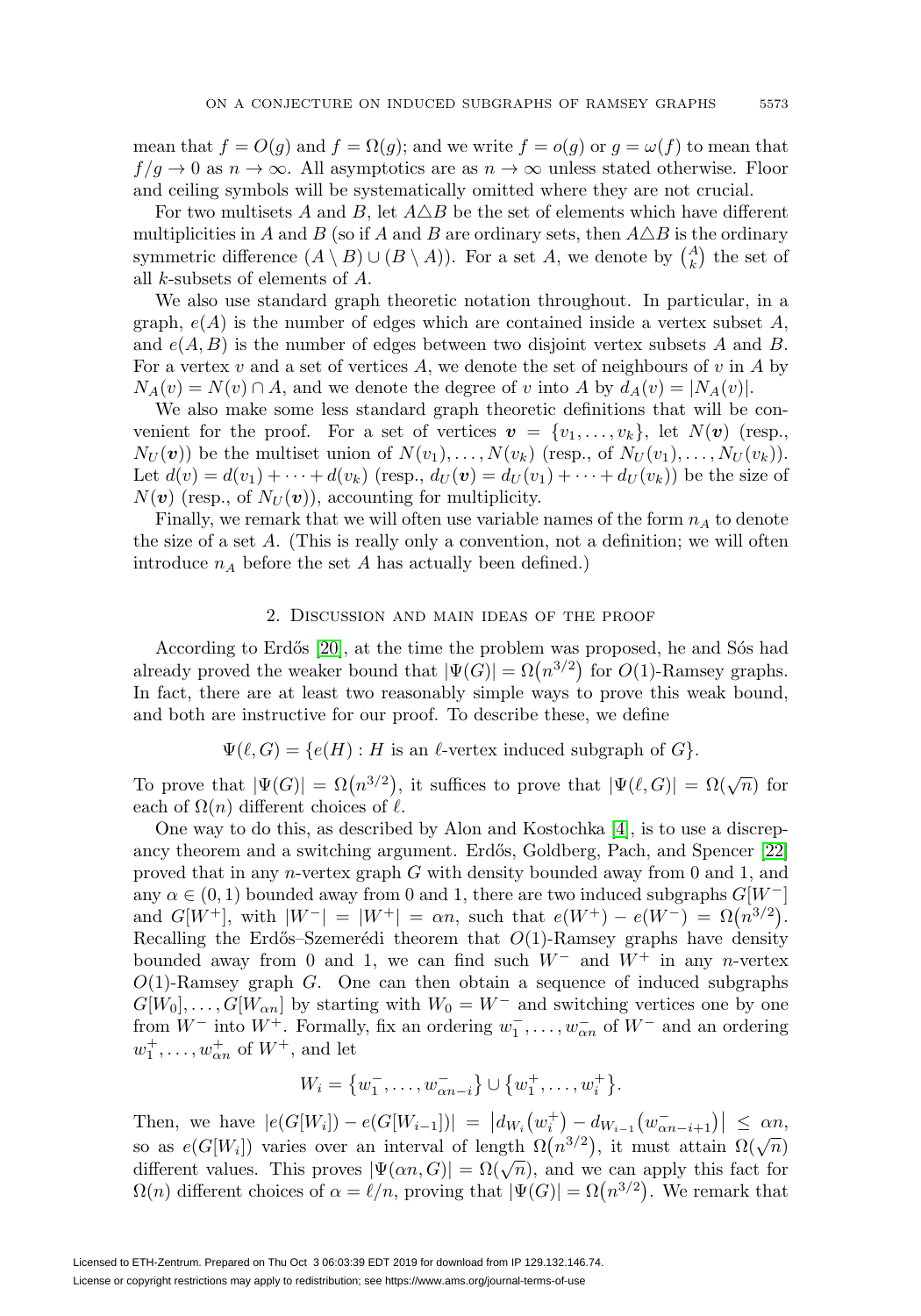this basic approach was refined by Alon and Kostochka [\[4\]](#page-22-12) and by Alon, Balogh, Kostochka, and Samotij [\[1\]](#page-22-13), to prove stronger bounds.

A second completely different way to prove that  $|\Psi(G)| = \Omega(n^{3/2})$ , from Bukh and Sudakov [\[10,](#page-22-9) Proposition 3.1], is to make use of the fact that Ramsey graphs have induced subgraphs with many distinct degrees. Specifically, what Bukh and Sudakov proved was that in any  $O(1)$ -Ramsey graph, there is an induced subgraph with  $\Omega(n)$  vertices which is *diverse* in the sense that most pairs of vertices have very different neighborhoods (to be precise, the symmetric difference of their neighborhoods has size  $\Omega(n)$ ). In an *n'*-vertex diverse graph (with  $n' = \Omega(n)$ ), consider a random subset U of  $\alpha n'$  vertices (with  $\alpha \in (0,1)$  bounded away from 0 and 1). By the diversity assumption, for most pairs of vertices u, v their degrees  $d_U(u)$ ,  $d_U(v)$  into U are not too strongly correlated, and the probability they are exactly  $u_U(v)$  more are not too strongly correlated, and the probability they are exactly equal turns out to be  $O(1/\sqrt{n})$ . (A simple intuitive reason for this probability is that  $d_U(u) - d_U(v)$  is approximately normally distributed with standard deviation  $\Theta(\sqrt{n})$ . A simple linearity-of-expectation argument then shows that there ation  $\mathcal{O}(\sqrt{n})$ . A simple iniciality-or-expectation argument then shows that there is an outcome of  $G[U]$  with  $\Omega(\sqrt{n})$  different degrees. Finally, given an  $\alpha n'$ -vertex is an outcome of  $G[U]$  with  $\Omega(\sqrt{n})$  different degrees, we can obtain  $(\alpha n' - 1)$ -vertex graphs with  $\Omega(\sqrt{n})$  different degrees, we can obtain  $(\alpha n' - 1)$ -vertex graphs with  $\Omega(\sqrt{n})$  different numbers of edges, simply by choosing different vertices to delete. This proves that  $|\Psi(\alpha n'-1, G)| = \Omega(\sqrt{n})$ , and again applying this fact for  $\Omega(n)$ . different choices of  $\alpha = \ell/n'$ , it follows that  $|\Psi(G)| = \Omega(n^{3/2})$ .

Observe that both the approaches described above seem to be somewhat complementary. The discrepancy/switching argument, in its most basic form, gives  $\Omega(\sqrt{n})$  different values of  $e(G[U])$  that are distributed fairly evenly over a range of length  $\Omega(n^{3/2})$ . On the other hand, the diversity/anticoncentration argument gives  $\Omega(\sqrt{n})$  values of  $e(G[U])$  contained in an interval of length  $O(n)$ . It is natural to try to combine both types of arguments to obtain better bounds.

In fact, recent developments bounding  $|\Phi(G)|$  by Narayanan, Sahasrabudhe, and Tomon [\[30\]](#page-23-3) and ourselves [\[27\]](#page-23-4), make this idea seem even more promising. In [\[30\]](#page-23-3), the authors made the simple observation (using the pigeonhole principle) that in any n-vertex graph G, there is a set A of  $\sqrt{n}$  vertices with degrees lying in an interval of length  $\sqrt{n}$ . If G is diverse, and U is a random vertex set of linear size, then the degrees  $d_U(x)$ , for  $x \in A$ , are likely to take  $n^{1/2-o(1)}$  different values, very tightly packed in an interval of length  $O(\sqrt{n})$ . By augmenting U with different combinations of vertices in A, we can obtain subgraphs of many different sizes, all lying in a fixed interval of length  $O(n)$ . Adapting these ideas to our context, and using the further refinements in [\[27\]](#page-23-4), one can prove that we can actually obtain  $\Omega(n)$  values of  $e(G[U \cup Y])$  among subsets  $Y \subseteq A$  of a certain fixed size, tightly packed in an interval of length  $O(n)$ .

So, as a rough plan to prove Theorem [1.1,](#page-1-0) one might start with vertex subsets  $W^-, W^+$  of fixed size  $\ell = \Theta(n)$  such that  $e(W^+) - e(W^-) = \Omega(n^{3/2})$ , provided by a discrepancy theorem. One would then switch between  $W^-$  and  $W^+$  to obtain subsets  $W_1, \ldots, W_t$  such that among the  $e(W_i)$  there are  $\Omega(\sqrt{n})$  different values  $e(W_{i_1}), e(W_{i_2}), \ldots$  each separated by a distance of  $\Omega(n)$ . One might then hope to somehow use diversity and anticoncentration to show that each such  $W_{i_j}$  has an "augmenting set"  $A_j$  such that  $e(W_{i_j} \cup Y)$  takes  $\Omega(n)$  different values as Y varies over subsets of  $A_j$  with some fixed size  $f(n)$ . One would moreover hope that for each j, the augmented values  $e(W_{i_j} \cup Y)$  fall in a specific interval of length  $O(n)$ that does not intersect the corresponding interval for any other  $j$ . This would prove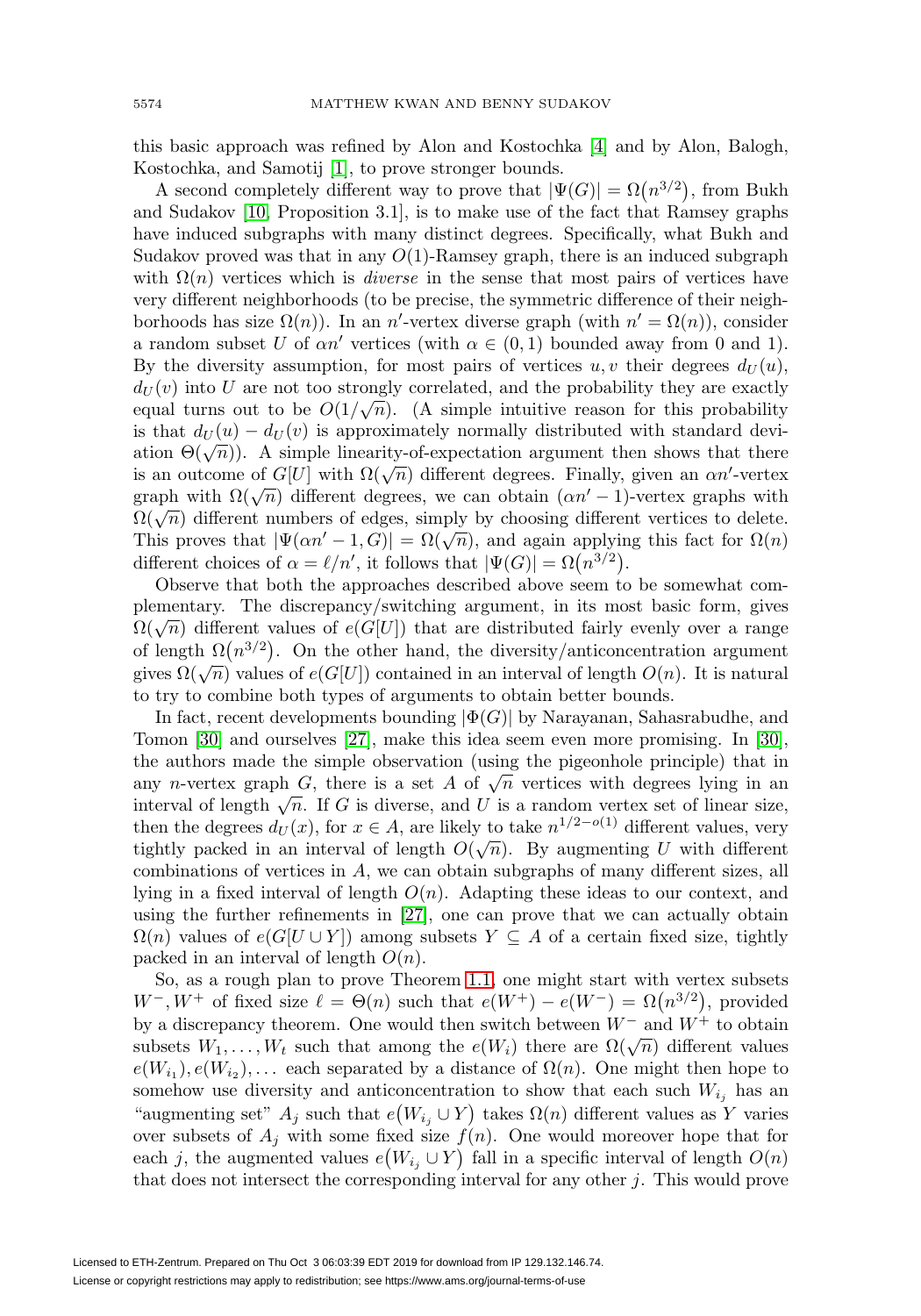that  $|\Psi(\ell + f(n), G)| = \Omega(n^{3/2})$ , and this fact could be applied for  $\Omega(n)$  different choices of  $\ell$  to prove that  $|\Psi(G)| = \Omega(n^{5/2})$ .

There are several serious challenges associated with this kind of approach. First, we need some way to introduce a random set  $U$  of linear size in order to use anticoncentration for our augmenting sets. We have very little control over the number of edges in such a random set (this number has variance  $\Theta(n^3)$ ), so it seems we must use the same random set for each  $W_i$ , and apply our switching argument after our random set has been exposed. However, it seems that doing this would introduce new complications: the anticoncentration probabilities we are interested in are of order  $O(1/\sqrt{n})$ , which is not small enough to apply the union bound over all i, given a single source of randomness. (It does not suffice to prove things for *most* i, because the subsequence  $(i<sub>i</sub>)$  arising from the switching argument comprises a negligible fraction of all i).

Our approach is to first prepare vertex sets  $U^0, W^-, W^+$ , each of a certain linear size, such that

$$
(e(W^+) + \alpha e(W^+, U^0)) - (e(W^-) + \alpha e(W^-, U^0)) = \Omega(n^{3/2})
$$

for some  $\alpha \in (0,1)$ . Then, as above, we switch between  $W^-$  and  $W^+$  to obtain a sequence of sets  $W_i$ , and identify a well-separated subsequence of  $\Omega(\sqrt{n})$  sets  $W_{i_j}$ such that

$$
(e(W_{i_j}) + \alpha e(W_{i_j}, U^0)) - (e(W_{i_{j-1}}) + \alpha e(W_{i_{j-1}}, U^0)) = \Omega(n)
$$

for each j. Only then do we choose a random subset  $U \subseteq U^0$  of size  $\alpha |U^0|$ , which we may use for anticoncentration. By construction, the  $e(W_{i_j} \cup U)$  are wellseparated in expectation, and the added randomness does not too severely disturb the increments  $e(W_i \cup U) - e(W_{i-1} \cup U)$ . Because we do not have any real control over the spacing of the  $i_j$ , we must additionally carefully compensate for the buildup of deviations caused by "large gaps" between the  $i_j$ .

Of course, before we even expose the random set  $U$  we need to decide which vertices should be in the augmenting sets  $A_j$ . Recall that we would like to be able to use anticoncentration to obtain  $\Omega(n)$  subgraph sizes of the form  $e(W_{i_j} \cup U \cup Y)$ for  $Y \subseteq A_j$  of a fixed size. Provided that we have been carefully maintaining appropriate diversity properties through the construction, the only real requirement for this is that the  $A_j$  are sufficiently large (of size at least  $\Omega(\sqrt{n})$ ). However, ensuring that the different  $A_j$  do not "interfere" with each other is a much more delicate task. With the pigeonhole principle, for each  $j$  we can show that there are  $\sqrt{n}$  vertices v such that each  $d_{W_{i,j}}(v) + \alpha d_{U^0}(v)$  is contained in an interval  $I_j$ of length  $\sqrt{n}$ , and we might hope to use such a set of vertices as our augmenting set  $A_j$ . However, the pigeonhole principle gives us no guarantee of "consistency" between different j, and it might happen that the intervals  $I_j$  jump around in such a way that there is a lot of overlap between the augmented values  $e(U \cup W_{i_j} \cup Y)$ for different j. It seems to be quite difficult to carefully choose the  $A_j$  in such a way that the  $I_j$  are well behaved.

Instead, we sidestep this issue, with the insight that it is not actually necessary for all the vertices in  $A_j$  to have similar degrees into  $W_{i_j} \cup U$ ; it suffices that  $A_j$ has a large hypergraph matching  $M_j \subseteq {A_j \choose k}$ , such that the *sums*  $d_{W_{i_j} \cup U}(v)$  $d_{W_{i_j} \cup U}(v_1) + \cdots + d_{W_{i_j} \cup U}(v_k)$  are similar for each  $\boldsymbol{v} = \{v_1, \ldots, v_k\} \in M_j$ . We may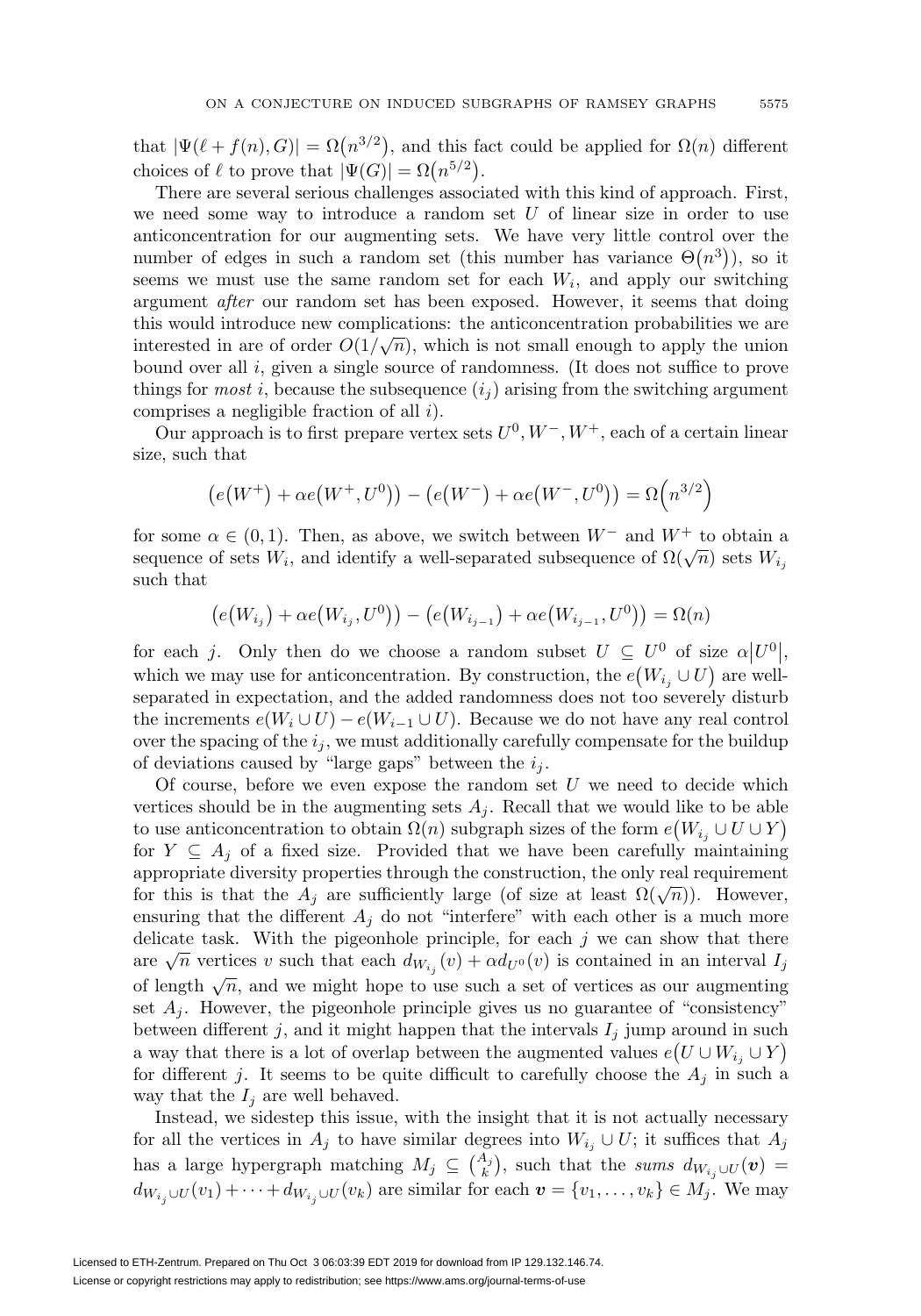treat the edges of  $M_i$  as we would treat single vertices, forming our augmented values  $e(U \cup W_{i_j} \cup \bigcup_{\boldsymbol{v} \in Z} \boldsymbol{v})$  from subsets  $Z \subseteq M_j$ .

Being able to use a hypergraph matching instead of a set of vertices affords us a lot of flexibility. For fixed  $K \in \mathbb{N}$ , there are  $\Omega(n^K)$  sets of K vertices, and by the pigeonhole principle,  $\Omega(n^{K-3})$  of these K-sets *v* have exactly the same values of  $d_{W}$  – (*v*), the same values of  $d_{W^+}(v)$ , and the same values of  $d_{U^0}(v)$ . If we obtain the  $W_i$  by switching *randomly* between  $W^-$  and  $W^+$ , then we can show that the degrees  $d_{W_i}(\boldsymbol{v})$  are concentrated around a certain convex combination of  $d_{W_i}(\boldsymbol{v})$ and  $d_{W^+}(v)$ . In this way we can produce a collection of K-sets  $v$  such that the degrees  $d_{W_{i}} \cup U(\boldsymbol{v})$  are quite well behaved.

Of course, these  $K$ -sets are not disjoint, but for large  $K$  we may apply a weak form of the *sunflower lemma* of Erdős and Rado [\[17\]](#page-22-14), to produce a hypergraph matching  $M \subseteq {V \choose k}$  (with  $k \leq K$ ) of almost linear size, which has similarly wellbehaved degrees. With this as a starting point, it becomes feasible to use the pigeonhole principle to obtain appropriate submatchings  $M'_j \subseteq M$ , and modulo a lot of technical details we are able to more or less implement the plan described above. To summarize, for each of  $\sqrt{n}$  choices of j we use anticoncentration and a generalized notion of diversity to produce  $\Omega(n)$  values of  $e(U \cup W_{i_j} \cup \bigcup_{\mathbf{v} \in Z} \mathbf{v})$ among  $Z \subseteq M'_j$  of a certain fixed size in such a way that there is little overlap between the values for different j. This gives us  $\Omega(n^{3/2})$  subgraphs with the same number of vertices and different numbers of edges, and varying the size of  $U$  allows us to prove that  $|\Psi(G)| = \Omega(n^{5/2})$ , as desired.

## 3. Basic tools

<span id="page-5-0"></span>3.1. **Diverse neighborhoods in Ramsey graphs.** In [\[10\]](#page-22-9), Bukh and Sudakov introduced the notion of diversity: an *n*-vertex graph is said to be diverse if  $|N(x)\triangle N(y)| = \Omega(n)$  for most pairs of distinct vertices x, y. We will need a slightly stronger notion than diversity, which we introduced in  $[27]$ . Say an *n*-vertex graph is  $(\delta, \varepsilon)$ -rich if for any vertex subset W with  $|W| \geq \delta n$ , at most  $n^{\delta}$  vertices v have  $|N(v) \cap W| < \varepsilon |W|$  or  $|\overline{N(v)} \cap W| < \varepsilon |W|$ . Note that a graph which is  $(\delta, \varepsilon)$ -rich is also  $(\delta', \varepsilon)$ -rich if  $\delta' > \delta$ . The next lemma appears as [\[27,](#page-23-4) Lemma 4], showing that Ramsey graphs contain large rich induced subgraphs.

<span id="page-5-2"></span>**Lemma 3.1.** For any  $C, \delta > 0$ , there exists  $\varepsilon = \varepsilon(C) > 0$  and  $c = c(C, \delta) > 0$  such that every n-vertex C-Ramsey graph contains a  $(\delta, \varepsilon)$ -rich induced subgraph on at least cn vertices.

In [\[27\]](#page-23-4), we introduced  $(\delta, \varepsilon)$ -richness to derive a type of diversity for pairs of vertices. Here we will need a type of diversity for larger sets of vertices. (recall from Section [1.1](#page-1-1) the nonstandard multiset definitions of  $N(\boldsymbol{x}), N(\boldsymbol{y})$ , and  $N(\boldsymbol{x})\Delta N(\boldsymbol{y})$ .

<span id="page-5-1"></span>**Lemma 3.2.** Fix  $k \in \mathbb{N}$ , and let G be a  $(\delta, \varepsilon)$ -rich graph on an n-vertex set V. Then, for each  $\mathbf{x} \in \begin{pmatrix} V \\ k \end{pmatrix}$  with  $\left| \bigcap_{v \in \mathbf{x}} N(v) \right| \geq \delta n$ , one cannot find a collection of  $n^{\delta}$  $vertex \ subsets \ \boldsymbol{y} \in {V \choose k} \ (disjoint \ from \ \boldsymbol{x} \ \ and \ each \ other) \ such \ that \ |N(\boldsymbol{x}) \triangle N(\boldsymbol{y})| <$  $\delta \varepsilon n$ .

*Proof.* Let  $W = \bigcap_{v \in \mathbf{x}} N(v)$ . Suppose the statement of the lemma were false, and such a collection Y of vertex subsets existed. Then, for each  $y \in y$ , for  $y \in Y$ , we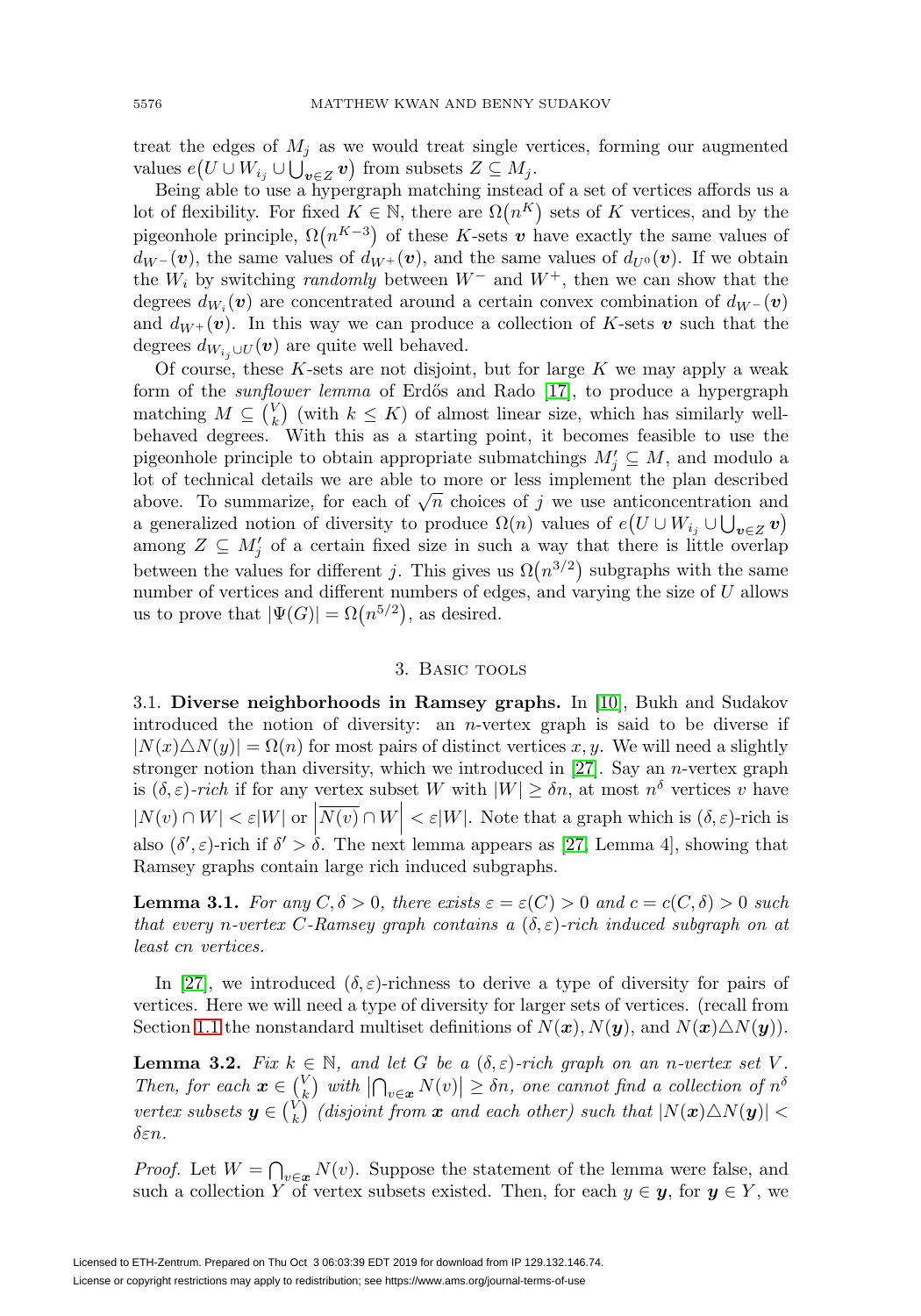would have  $\left|\overline{N(y)} \cap W\right| \leq |N(x) \triangle N(y)| < \varepsilon |W|$ , and the set of all such y would contradict  $(\delta, \varepsilon)$ -richness.  $\Box$ 

Lemma [3.2](#page-5-1) only applies to  $x \in {V \choose k}$  such that  $\bigcap_{v \in x} N(v)$  is large. In order to apply it, we next show that in a rich graph,  $\bigcap_{v \in \mathbf{x}} N(v)$  is large for almost all  $\boldsymbol{x} \in \binom{V}{k}.$ 

<span id="page-6-3"></span>**Lemma 3.3.** Fix  $k \in \mathbb{N}$ , and let G be a  $(\delta, \varepsilon)$ -rich graph on an n-vertex set V, for  $\delta \leq \varepsilon^{k-1}$ . Then there are at most  $n^{k-1+\delta}$  subsets  $v \in {V \choose k}$  such that  $\left| \bigcap_{v \in \mathbf{v}} N(v) \right|$  <  $\varepsilon^k n$ .

*Proof.* We will prove by induction that there are at most  $qn^{q-1+\delta}$  "bad" ordered q-tuples  $v \in V^q$  such that  $\left| \bigcap_{v \in v} N(v) \right| < \varepsilon^q n$  for all  $1 \leq q \leq k$ . This will prove that there are at most  $kn^{k-1+\delta}/k! \leq n^{k-1+\delta}$  subsets  $v \in {V \choose k}$  such that  $\left| \bigcap_{v \in \mathbf{v}} N(v) \right|$  $\varepsilon^k n$ .

First note that the base case  $q = 1$  follows directly from  $(\delta, \varepsilon)$ -richness, with  $W = V$ . Then, assume for induction that our desired bound holds for  $q - 1$ ; we will prove it for q. First, there are at most  $(q-1)n^{q-1+\delta}$  bad q-tuples obtained by appending a vertex to a bad  $(q - 1)$ -tuple. Then, for each  $(q - 1)$ -tuple *v* which is not bad (meaning  $\left| \bigcap_{v \in \mathbf{v}} N(v) \right| \geq \varepsilon^{q-1} n$ ), by  $(\delta, \varepsilon)$ -richness there are at most  $n^{\delta}$ s not bad (meaning  $|I|_{v \in v} N(v)| \le \varepsilon$  n, by  $(v, \varepsilon)$ -richness there are at most n<br>vertices w with  $|N(w) \cap \bigcap_{v \in v} N(v)| < \varepsilon |\bigcap_{v \in v} N(v)|$ , meaning that there are at<br>most  $n^{q-1+\delta}$  bad-q-tuples that can be obtained by ap  $(q-1)$ -tuple, and at most  $qn^{q-1+\delta}$  bad q-tuples total.

3.2. **Tools from extremal (hyper)graph theory.** We will make frequent use of Tur´an's theorem to find large independent sets in various auxiliary graphs. The following form of the theorem appears, for example, in [\[6\]](#page-22-15).

<span id="page-6-4"></span>**Proposition 3.4.** Every n-vertex graph G contains an independent set of size at least

$$
\sum_{v \in V(G)} \frac{1}{d(v)+1} \ge \frac{n^2}{\sum_{v \in V(G)} (d(v)+1)} = \Omega\left(\min\left\{n, \frac{n^2}{e(G)}\right\}\right).
$$

Next, a *sunflower* in a hypergraph is a subgraph in which every pair of edges has the same intersection (this common intersection is called the kernel, and removing the kernel from each edge gives the petals). We will need the following weak form of the Erdős–Rado sunflower lemma  $[17]$ , which one can easily prove by induction on the uniformity of a hypergraph.

<span id="page-6-1"></span>**Lemma 3.5.** Fix  $k \in \mathbb{N}$ , and let H be a k-uniform hypergraph with m edges. Then H contains an  $\Omega(m^{1/k})$ -edge sunflower.

<span id="page-6-2"></span>3.3. **Probabilistic tools.** We will need concentration and anticoncentration inequalities for random variables arising from random subsets of given sizes. Say a random variable X is of  $(n, p, b)$ -hypergeometric type if it can be expressed in the form  $X = \sum_{i \in I} a_i$ , where  $a_1, \ldots, a_n \in \mathbb{R}$  are fixed,  $|a_i| \leq b$  for each i, and I is a uniformly random subset of  $\{1,\ldots,n\}$  of size pn. The following concentration lemma follows directly from [\[25,](#page-23-6) Corollary 2.2].

<span id="page-6-0"></span>**Lemma 3.6.** Suppose X is of  $(n, p, b)$ -hypergeometric type. Then for any  $t \in \mathbb{R}$ ,

$$
\Pr(|X - \mathbb{E}X| \ge t) = \exp\left(-\Omega\left(\frac{t^2}{nb^2 \min\{p, 1 - p\}}\right)\right).
$$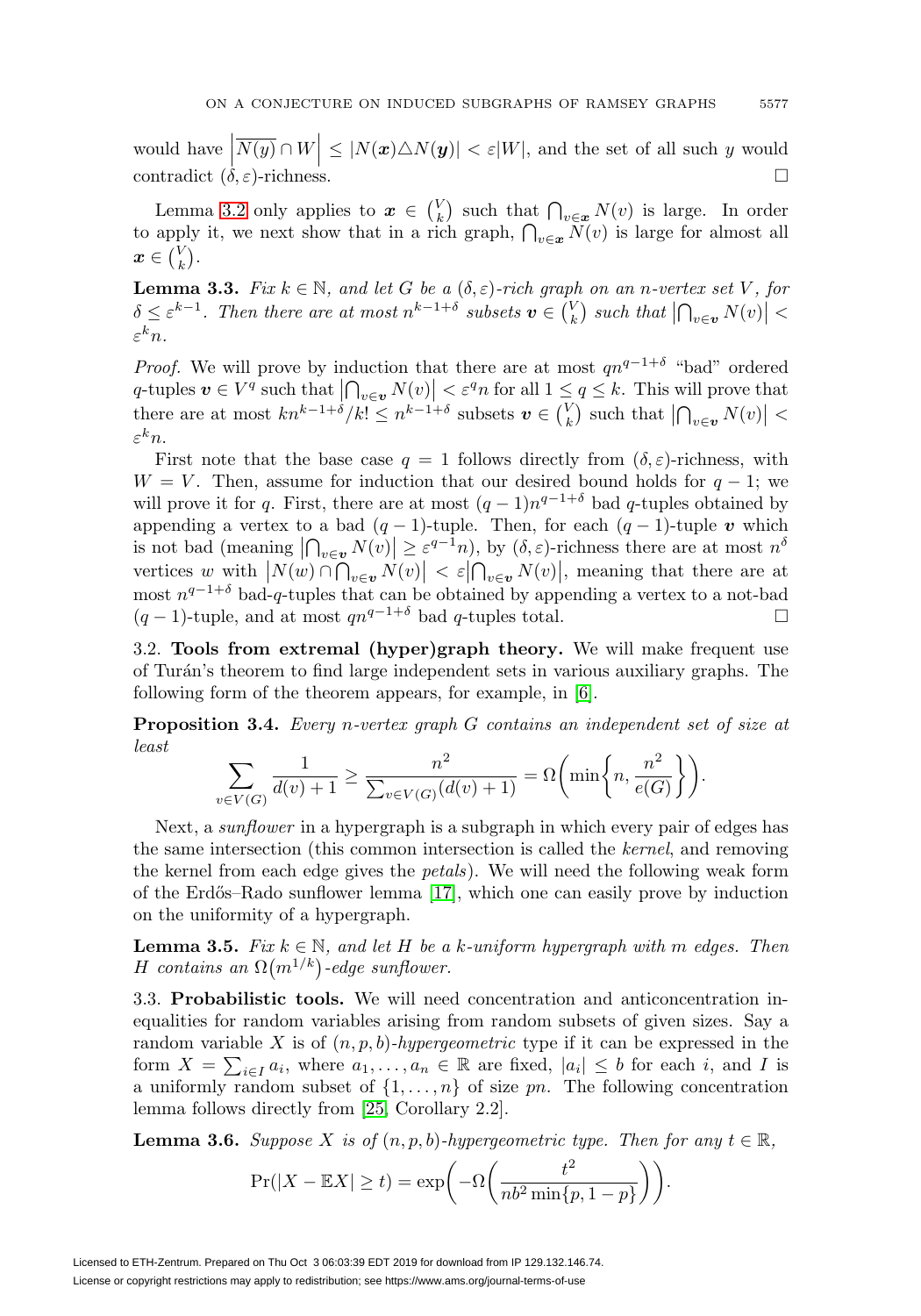Next, say that X as above (of  $(n, p, b)$ -hypergeometric type) is of  $(n, p, b, r)^*$ hypergeometric type if  $|a_i| \geq 1/b$  for at least r indices i (that is, many  $a_i$  are bounded away from zero as well as being bounded in size). The following central limit theorem directly follows from a classical quantitative central limit theorem first proved by Bikelis [\[9\]](#page-22-16) (see also [\[26\]](#page-23-7)).

<span id="page-7-0"></span>**Lemma 3.7.** Fix  $b > 0$ , and suppose X is of  $(n, p, b, n/b)^*$ -hypergeometric type, with  $|\mathbb{E}X| \le n/(2b^2)$ . Let F be the distribution function of  $(X - \mathbb{E}X)/\sqrt{\text{Var }X}$ , and let G be the standard Gaussian distribution function. Then for all  $z \in \mathbb{R}$ ,

$$
|F(z) - G(z)| = O\bigg(\frac{1}{\sqrt{p(1-p)n}}\bigg).
$$

We only need Lemma [3.7](#page-7-0) for anticoncentration, so we state a simple corollary for later use.

<span id="page-7-2"></span>**Lemma 3.8.** Suppose X is of  $(n, p, O(1), \Omega(n))^*$ -hypergeometric type. Then, for any  $-\sqrt{n} < x < \sqrt{n}$ ,

$$
\Pr(X = x) = O\left(\frac{1}{\sqrt{p(1-p)n}}\right).
$$

*Proof.* If  $|EX| \leq n^{2/3}$ , then the desired result follows from Lemma [3.7.](#page-7-0) Otherwise, the desired result follows from Lemma [3.6,](#page-6-0) since with probability  $1 - e^{-\Omega(n^{1/3})}$ , X does not even fall in the interval between  $-\sqrt{n}$  and  $\sqrt{n}$ .  $\Box$ 

We also make the following simple observation, which will be convenient to show that the various discrepancy properties we are able to establish will persist with positive probability through certain kinds of random sampling. If a random variable is of  $(n, 1/2, b)$ -hypergeometric type for some n and b, say it is of  $(1/2)$ hypergeometric type.

<span id="page-7-1"></span>**Lemma 3.9.** Suppose X is of  $(1/2)$ -hypergeometric type. Then,  $X - \mathbb{E}X$  has the same distribution as  $\mathbb{E}X - X$ , and in particular,  $X \geq \mathbb{E}X$  with probability at least 1/2.

*Proof.* Suppose that  $X = \sum_{i \in I} a_i$ , and let  $X = \sum_{i \notin I} a_i$ . Since I is a random subset of exactly half the indices  $\{1,\ldots,n\}$ , it has the same distribution as its complement  $\overline{I}$ , so X has the same distribution as X'. But observe that

$$
(X + X')/2 = \sum_{i=1}^{n} a_i/2 = \mathbb{E}X = \mathbb{E}X',
$$
  
*X'*.

so  $\mathbb{E}X - X = X' - \mathbb{E}X'$ 

We remark that Lemma [3.6](#page-6-0) (respectively, Lemma [3.9\)](#page-7-1) trivially remains true when the relevant random variables are translated by a fixed constant. We will therefore frequently abuse notation and say that translations of random variables of  $(n, p, b)$ -hypergeometric type (respectively,  $(1/2)$ -hypergeometric type) are themselves of  $(n, p, b)$ -hypergeometric type (respectively,  $(1/2)$ -hypergeometric type).

Throughout the proof we will also frequently use Markov's inequality; the statement and proof can be found, for example, in [\[6\]](#page-22-15).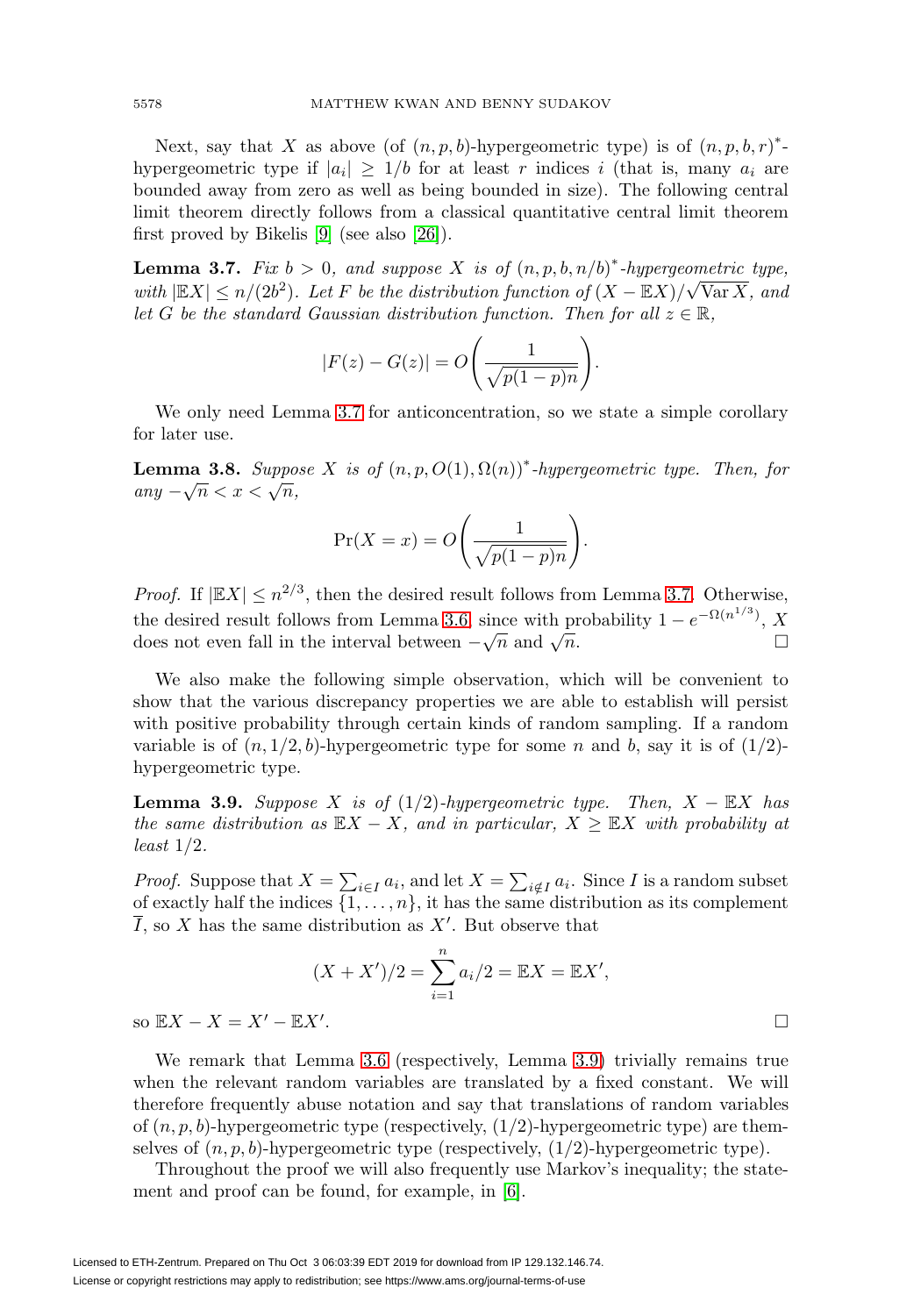3.4. **Switching analysis.** In this subsection we collect some simple lemmas that will be useful for tracking how certain parameters change as we gradually switch from one vertex subset to another. First, we show that if we move between two distant values, and most of the incremental steps are not too extreme, then there are many intermediate steps with well-separated values.

<span id="page-8-1"></span>**Lemma 3.10.** Consider a sequence  $p_0, \ldots, p_\tau$  with  $p_\tau - p_0 \geq \lambda$ . Let  $\Delta_i = p_i - p_{i-1}$ , and suppose that for some  $\rho$  we have

$$
\sum_{i:\Delta_i > \rho} \Delta_i \leq \kappa.
$$

Then, for any  $\sigma \leq \rho$  there is an increasing subsequence  $0 = i_1, \ldots, i_s = \tau$ , with  $s \geq \lambda/(\rho + \sigma) - \kappa/\rho$ , such that  $p_{i_j} - p_{i_{j-1}} \geq \sigma$  for all  $1 \leq j \leq s$ .

*Proof.* We view  $p_i$  as the position of a "particle" at "time" i. In the interval from  $p_0$  to  $p_{\tau}$ , consider  $\lambda/(\rho+\sigma)$  subintervals of length  $\rho$  separated by a distance of at least  $\sigma$ , with the first subinterval containing  $p_0$  and the last containing  $p_{\tau}$ . We say a subinterval I is "further" than a subinterval I' if I is closer to  $p_{\tau}$  than I'.

Let  $i_1 = 0$ , and let  $I_1$  be the subinterval containing  $p_0$ . For  $j > 1$ , let  $i_j > i_{j-1}$ be the first time i that  $p_i$  is in a subinterval further than  $I_{j-1}$ , and let  $I_j$  be this subinterval. This process terminates when there is no subinterval further than  $I_i$ (let  $s = j$  for this value of j, and redefine  $i_s = \tau$ ). Observe that at most  $\kappa/\rho$ intervals were skipped, so  $s \geq \lambda/(\rho + \sigma) - \kappa/\rho$ .

Next, the following lemma shows that if an ensemble of values move slowly in a bounded region, then at least one value "follows the crowd" for quite a long time.

<span id="page-8-0"></span>**Lemma 3.11.** Consider an interval  $I \subseteq \mathbb{Z}$  with  $|I| = \lambda$ , and consider a "time" horizon"  $\tau \in \mathbb{N}$ . Consider a set of "particles" R, and for each  $a \in R$ , let  $p_i(a) \in I$ represent the "position" of a at time i, in such a way that  $|p_i(a) - p_{i-1}(a)| \leq \rho$  for each  $0 < i \leq \tau$  (that is, the particles move with "speed" at most  $\rho$ ). For  $\sigma, \mu > 0$ , say a particle a is lonely at time  $0 \leq i \leq \tau$  if

$$
|\{b \in R : |p_i(b) - p_i(a)| \le \sigma\}| < \mu.
$$

That is, a particle is lonely if there are few other particles close to it. Now if  $\tau \leq |R|\sigma^2/(8\mu\rho\lambda)$ , then there is a particle a which is never lonely.

Proof. Say a particle a is crowded if

$$
|\{b \in R : |p_i(b) - p_i(a)| \le \sigma/2\}| \ge \mu.
$$

At any time i, fewer than  $2\mu\lambda/\sigma$  particles are not crowded. To see this, divide I into  $2\lambda/\sigma$  subintervals of length  $\sigma/2$ . If a subinterval contains at least  $\mu$  particles, then all particles in that subinterval are crowded.

Now if a particle is crowded for every time  $j\sigma/(4\rho)$  (among  $j \in \mathbb{N}$  with  $j \leq$  $4\rho\tau/\sigma$ , then it is never lonely. To see this, observe that it takes at least  $\sigma/(4\rho)$ time steps for a crowded particle to become lonely. This is because the separation between that particle and the particles within distance  $\sigma/2$  must increase by  $\sigma/2$ , and if two particles are moving away from each other, their separation increases by at most  $2\rho$  per time step. By this fact and the preceding paragraph, there are fewer than  $(4\rho\tau/\sigma)(2\mu\lambda/\sigma)$  particles that are ever lonely, and if  $8\rho\tau\mu\lambda/\sigma^2 \leq |R|$ , then there is a particle that is never lonely.  $\Box$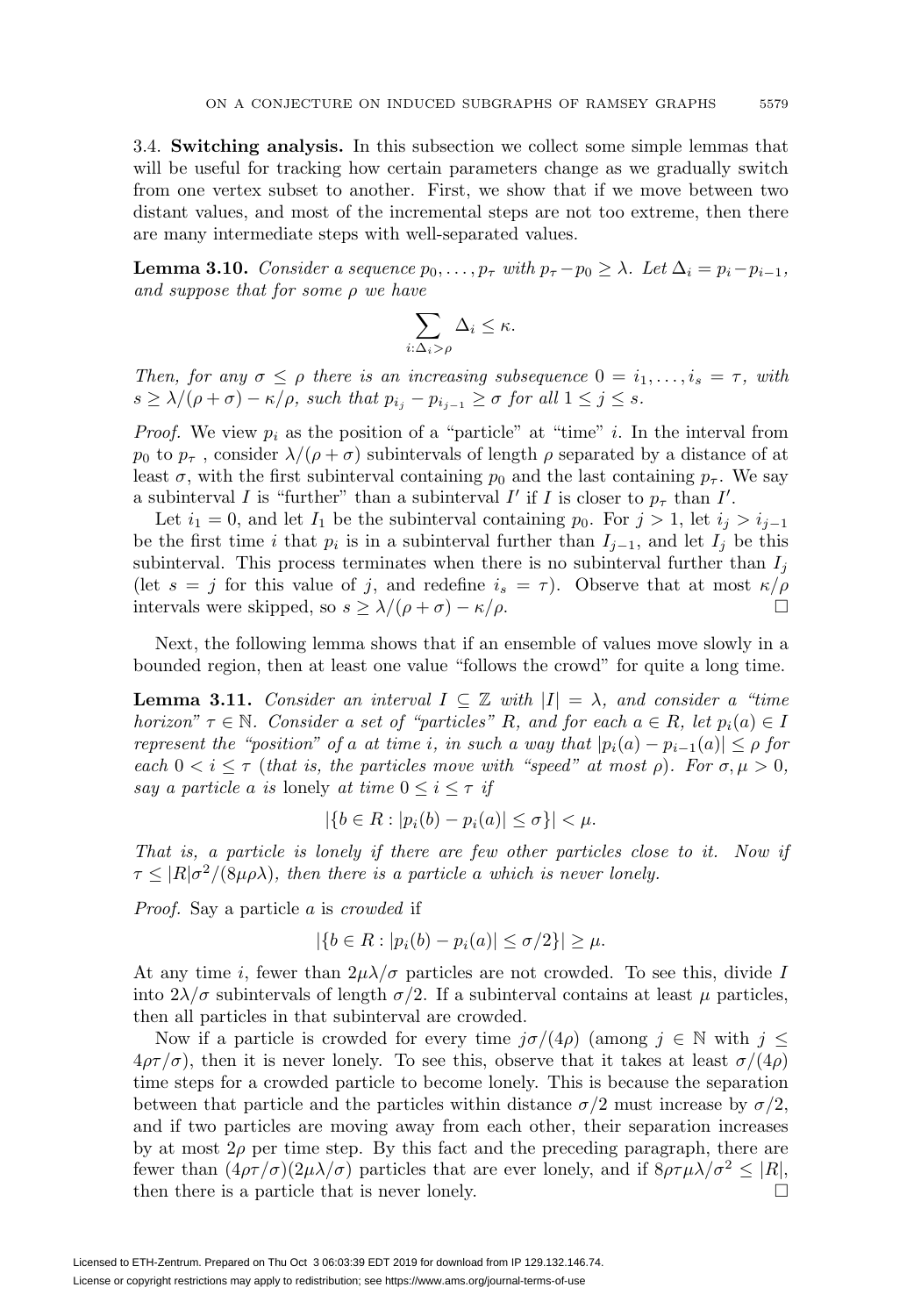4. Proof of Theorem [1.1](#page-1-0)

As in Section [2,](#page-2-0) define

 $\Psi(\ell, G) = \{e(H) : H \text{ is an } \ell\text{-vertex induced subgraph of } G\}.$ 

As discussed in Section [2,](#page-2-0) in the previous bounds on  $|\Psi(G)|$  in [\[1,](#page-22-13)[4,](#page-22-12)[10\]](#page-22-9), the approach was to show that  $\Psi(\ell, G)$  is large for each of  $\Omega(n)$  specific choices of  $\ell$ . In this paper it will be convenient to have slightly more flexibility: we show that  $\Psi(\ell', G)$  is large for  $\Omega(n)$  different choices of  $\ell'$ , but we do not specify precisely which choices they are. We will prove the following lemma, which suffices to prove Theorem [1.1.](#page-1-0)

<span id="page-9-1"></span>**Lemma 4.1.** For any fixed C, there is  $c > 0$  such that the following holds. For any n-vertex C-Ramsey graph G, there are  $f, h \in \mathbb{N}$  such that for any  $cn \leq \ell \leq 2cn$ ,  $either \, |\Psi((\ell - f) + h, G)| = \Omega(n^{3/2}) \, or \, |\Psi(2(\ell - f) + h, G)| = \Omega(n^{3/2}).$ 

Proof of Theorem [1.1](#page-1-0) given Lemma [4.1](#page-9-1). We have

$$
|\Psi(G)| \geq \frac{1}{2} \sum_{\ell=cn}^{2cn} (|\Psi((\ell - f) + h, G)| + |\Psi(2(\ell - f) + h, G)|) = \Omega\left(n^{5/2}\right). \quad \Box
$$

The first ingredient for the proof of Lemma [4.1](#page-9-1) will be the following lemma asserting the existence of a collection of vertex sets with certain discrepancy, regularity, and diversity properties.

<span id="page-9-2"></span>**Lemma 4.2.** For any fixed C, there are  $K \in \mathbb{N}$  and  $c > 0$  such that the following holds. For any n-vertex C-Ramsey graph G, any  $\alpha = \alpha(n) > 1/2$ , and any cn  $\leq$  $\ell \leq 2cn$ , there are disjoint vertex sets  $W^-, W^+, U^0, A$ , and a k-uniform hypergraph perfect matching  $M\subseteq \binom{A}{k}$  of  $A$  for some  $k\leq K,$  satisfying the following properties:

- (1)  $|W^-| = |W^+| = cn$ ,  $|A| = \Omega(n^{3/4})$ , and either  $|U^0| = \ell$  or  $|U^0| = 2\ell$ ;
- (2)  $(e(W^+) + \alpha e(U^0, W^+) (e(W^-) + \alpha e(U^0, W^-)) = \Omega(n^{3/2});$
- (3) there are  $d_{W^-}$ ,  $d_{W^+}$ ,  $d_{U^0} \in \mathbb{N}$  such that  $d_{W^-}(\mathbf{v}) = d_{W^-}$ ,  $d_{W^+}(\mathbf{v}) = d_{W^+}$ , and  $d_{U^0}(v) = d_{U^0}$  for all  $v \in M$ ; and
- (4) for each  $\{\boldsymbol{x}, \boldsymbol{y}\} \in \binom{M}{2}$ , we have  $|N_{U^0}(\boldsymbol{x}) \triangle N_{U^0}(\boldsymbol{y})| = \Omega(n)$ .

Here, the implied constants in all asymptotic notation depend on C but not  $\alpha$ .

We will prove Lemma [4.2](#page-9-2) in Section [4.1.](#page-14-0) We remark that our proof can be easily modified to give  $|A| = \Omega(n^{1-\eta})$  for any  $\eta > 0$ , and all that we actually need for the proof of Lemma [4.1](#page-9-1) is that  $|A| = \Omega(n^{1/2+\eta})$  for some  $\eta > 0$ . The choice of the exponent 3/4 is merely for concreteness.

The next ingredient is the following lemma, showing that with positive probability we can augment a random set of vertices in many different ways to get induced subgraphs with many different numbers of edges.

<span id="page-9-3"></span>**Lemma 4.3.** Consider any  $n_D = n_D(n) \in \mathbb{N}$  with  $n_D = \omega(\log n)$ , and suppose in a graph G we have disjoint vertex subsets  $W, A, U^0$  and a hypergraph perfect matching  $M \subseteq \binom{A}{k}$  for some  $k = O(1)$ , satisfying the following properties.

- (1)  $|U^0| \ge 3n_D$ , and  $|M| = \Omega(\sqrt{n_D});$
- $(2)$   $|N_{U^0}(\boldsymbol{x}) \triangle N_{U^0}(\boldsymbol{y})| = \Omega(|U^0|)$  for each  $\{\boldsymbol{x}, \boldsymbol{y}\} \in \binom{M}{2}$ ; and
- (3) there are  $d_W, d_{U^0} \in \mathbb{N}$  such that  $d_{U^0}(v) = d_{U^0}$  and  $d_W(v) = d_W + o(\sqrt{n_D})$ for all  $v \in M$ .

<span id="page-9-0"></span>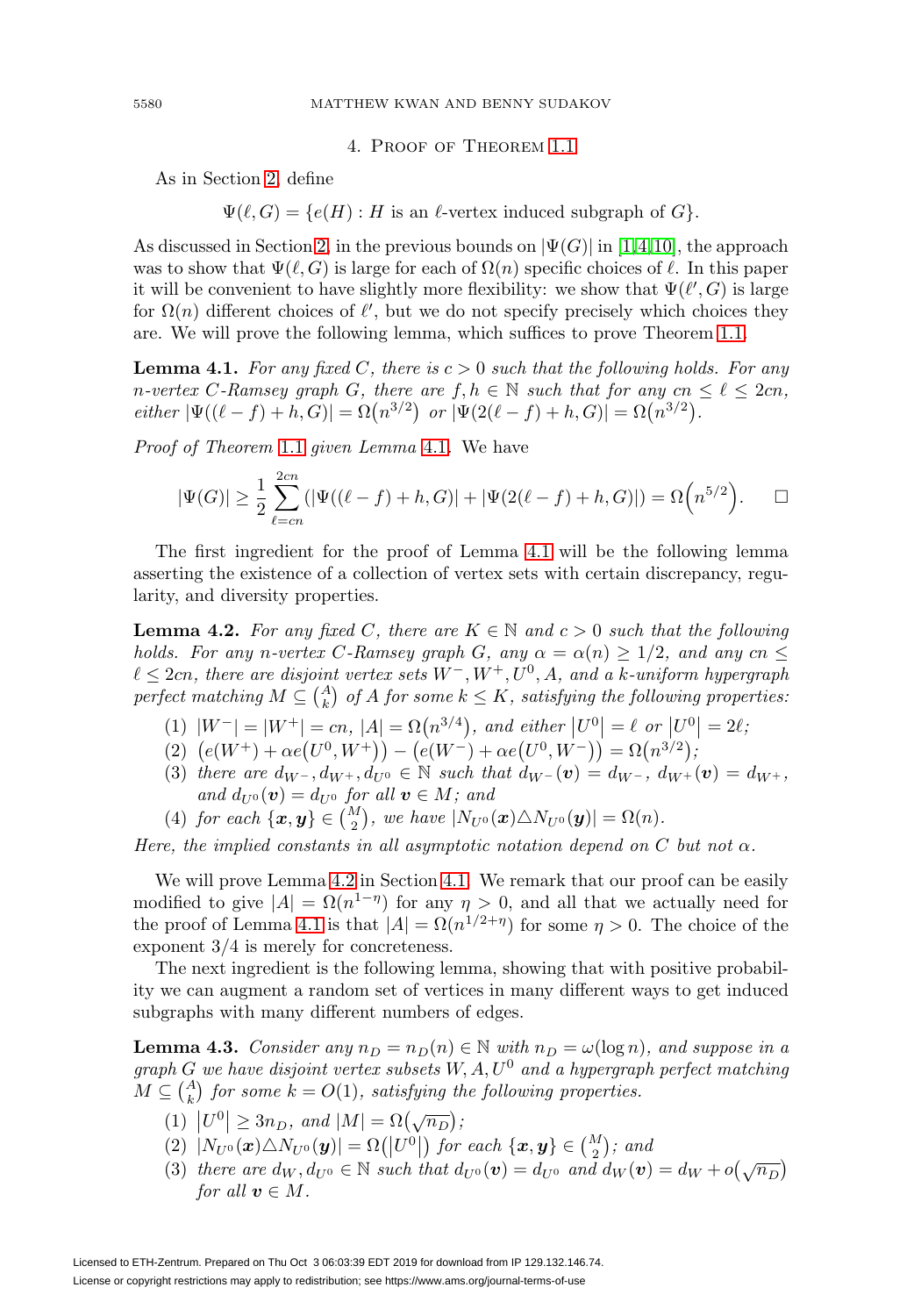Then, there are  $B = O(1)$  and  $\delta = \Omega(1)$  (depending on the implied constants in the above asymptotic notation, but not depending on  $n_D$ ) such that the following holds. Consider any  $n_Z \leq \delta \sqrt{n_D}$ , let D be a uniformly random subset of  $n_D$  elements of  $U^0$ , let  $U = U^0 \setminus D$ , and define  $\alpha$  to satisfy  $n_D = (1 - \alpha)|U^0|$ . With probability at  $least\ 1/4$ ,

$$
\left| \left\{ e \left( W \cup U \cup \bigcup_{\substack{z \in Z \\ z \in Z}} z \right) : Z \subseteq M, |Z| = n_Z, \left| e \left( U, \bigcup_{\substack{z \in Z \\ z \in Z}} z \right) - \alpha n_Z d_{U^0} \right| \leq B n_D \right\} \right|
$$

We will prove Lemma [4.3](#page-9-3) in Section [4.2,](#page-17-0) using some ideas from [\[27,](#page-23-4) [30\]](#page-23-3). Interwe win prove Eemina 4.5 in Section 4.2, using some ractas from [21, 50]. Induced<br>preting its conclusion in words, we state that one can obtain  $\Omega(n_Z\sqrt{n_D})$  induced subgraphs with different numbers of edges by augmenting  $W \cup U$  with different subsets  $Z \subseteq M$  of size  $n_Z$ . Moreover, this is still true if we restrict our attention to those subsets Z such that there are about the expected number of edges  $\alpha n_Z d_{U^0}$ between  $U$  and  $Z$ .

Finally, we show how to combine Lemma [4.2](#page-9-2) and Lemma [4.3](#page-9-3) to prove Lemma [4.1.](#page-9-1)

*Proof of Lemma [4.1](#page-9-1).* Apply Lemma [4.2](#page-9-2) with  $\alpha = (\ell - c'n)/\ell$ , for some small c' (depending on  $c$ ) that will be chosen later to satisfy certain inequalities. Until we finally determine the value of  $c'$ , the constants implied by all asymptotic notation in this section will be independent of c' (that is, if say  $f \leq c'n$ , we may write  $f = O(c'n)$ , but not  $f = O(n)$ ). Choose  $n_D$  to satisfy  $n_D = (1 - \alpha)|U^0|$  (so  $n_D = c'n$  or  $n_D = 2c'n$ , and in particular  $n_D \leq 2c'n$ ). Let  $n_W = cn$ , and consider uniformly random orderings  $w_1^-, \ldots, w_{n_W}^-$  of  $W^-$  and  $w_1^+, \ldots, w_{n_W}^+$  of  $W^+$ . For  $0 \leq i \leq n_W$ , let

$$
W_i^- = \left\{ w_1^-, \ldots, w_{n_W - i}^- \right\}, \quad W_i^+ = \left\{ w_1^+, \ldots, w_i^+ \right\}, \quad W_i = W_i^- \cup W_i^+.
$$

This means each individual  $W_i^-$  (respectively,  $W_i^+$ ) is a uniformly random subset of  $n_W - i$  elements of  $W^-$  (respectively, i elements of  $W^+$ ). Define

$$
d_{W^-_i}=\frac{n_W-i}{n_W}d_{W^-},\quad d_{W^+_i}=\frac{i}{n_W}d_{W^+},\quad d_{W_i}=d_{W^-_i}+d_{W^+_i}.
$$

Now for each  $0 \leq i \leq n_W$  and  $\boldsymbol{v} \in M$ , the random variable  $d_{W_i^-}(\boldsymbol{v})$  (respectively,  $d_{W_i^+}(\boldsymbol{v})$ ) is of  $(n_W, p, O(1))$ -hypergeometric type for  $p = (n_W - i)/n_W$  (respectively, for  $p = i/n_W$ ) and has mean  $d_{W_i^-}$  (respectively, mean  $d_{W_i^+}$ ). By Lemma [3.6](#page-6-0) (with  $t = \sqrt{n} \log n$ ) and the union bound, we can fix an outcome of the orderings (with  $t = \sqrt{n} \log n$ ) and the union bound, we can its an outcome of the orderings  $w_1^-, \ldots, w_{n_W}^+$  and  $w_1^+, \ldots, w_{n_W}^+$  such that  $|d_{W_i}(v) - d_{W_i}| \leq \sqrt{n} \log n$  for each  $0 \leq$  $i \leq n_W$  and  $v \in M$ . (Note that if  $p = o(1)$ , the estimate in Lemma [3.6](#page-6-0) only becomes stronger.)

This concentration would suffice to prove an approximate version of Theorem [1.1](#page-1-0) that  $|\Psi(G)| = n^{5/2} / \log^{O(1)} n$  (simply using the single matching M to augment each  $W_i$ ). However, in order to obtain an exact result we need to eliminate the logarithmic factor in the estimate for  $|d_{W_i}(\boldsymbol{v}) - d_{W_i}|$ . We have the freedom to do this because M (coming from Lemma [4.2,](#page-9-2) of size  $\Omega(n^{3/4})$ ) is much larger than the necessary size  $\Theta(\sqrt{n})$  of our "augmenting sets" (as outlined in Section [2\)](#page-2-0). In fact, we could use the pigeonhole principle to easily show that for each  $i$  there is a subset  $M_i \subseteq M$  of size  $\Theta(\sqrt{n})$  such that the degrees  $d_{W_i}(v)$ , for  $v \in M_i$ , are contained in a tiny interval of length only  $O(n^{1/4} \log n)$ , centered at some point  $d_i$ . But because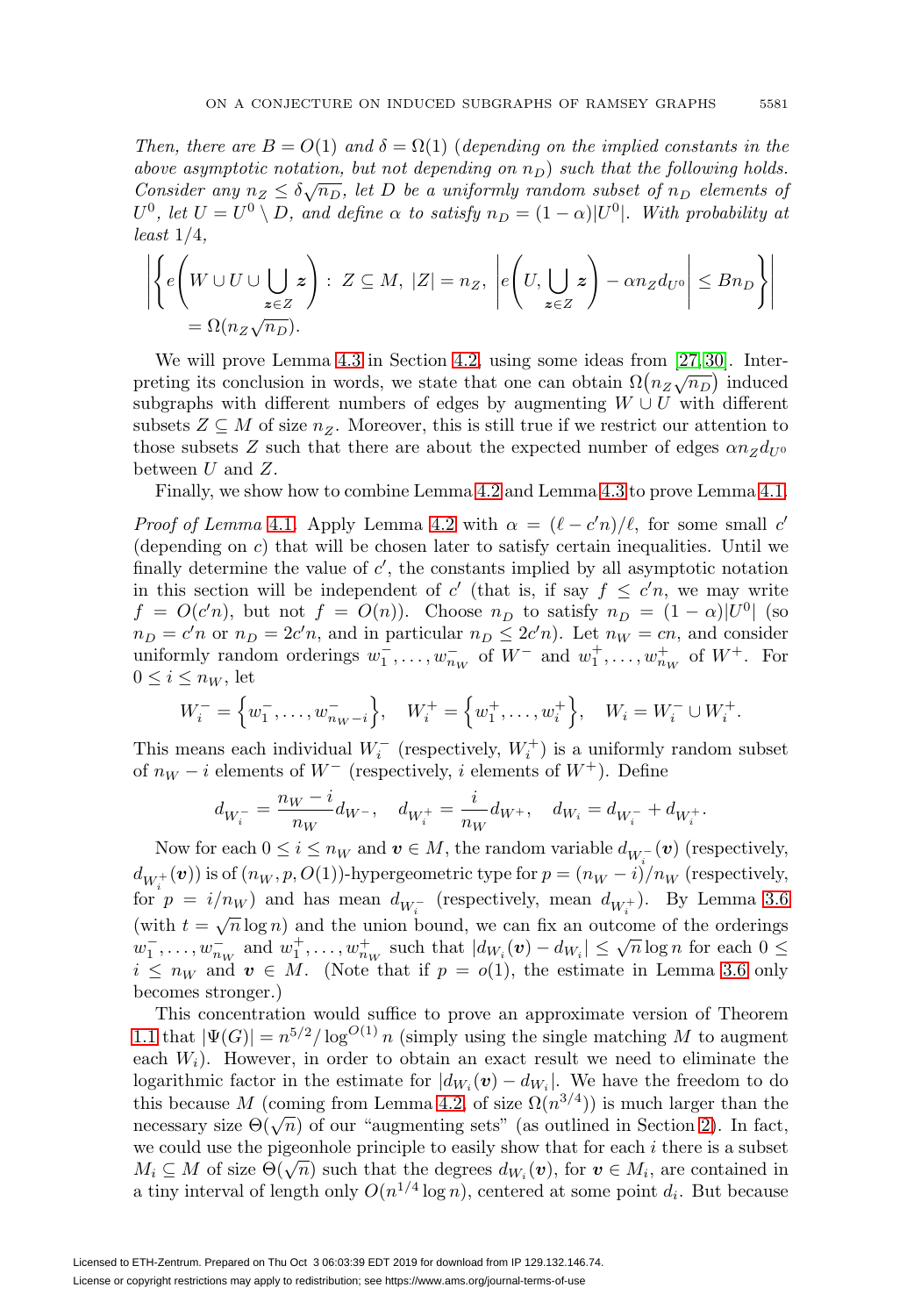we require consistency between the  $i$  (in particular, we do not want the  $d_i$  to vary too much), things are a bit more delicate, and we will apply Lemma [3.11.](#page-8-0)

<span id="page-11-1"></span>*Claim* 4.4. There are  $d_0, \ldots, d_{n_W} \in \mathbb{N}$  and  $M_1, \ldots, M_{n_W} \subseteq M$  such that the following hold.

- (i) Each  $|M_i| \geq \sqrt{n}$ ;
- (i) Each  $|M_i| \leq \sqrt{n}$ ,<br>(ii) for each  $0 \leq i \leq n_W$  and each  $v \in M_i$ , we have  $|d_{W_i}(v) d_i| = o(\sqrt{n})$ ; and
- (ii) for each  $0 \le i \le n_W$  and each  $v \in M_i$ , we have  $|u_{i-}(\tilde{v}) u_i| = o(\sqrt{n})$ , and  $|u_{i-}(\tilde{v}) u_i| \le o(\sqrt{n})$  and  $|v_{i-}(\tilde{v}) u_{i-}(\tilde{v})| \le o(\sqrt{n})$ for each  $0 < l \leq h_W$ , we have  $|a_i - a_{i-1}| = O(\sqrt{h} h)$ <br>  $|d_i - d_{i-1}| = o(\sqrt{n})$  for all but  $O(n^{1/4} \log^3 n)$  indices i.

*Proof.* The indices i will represent points in time. Let  $\mu = \sqrt{n}$ , let  $\sigma = \sqrt{n}/\log n =$ o( $\sqrt{n}$ ), let  $\lambda = 2\sqrt{n} \log n$ , and let I be the interval of integers between  $-\lambda/2$  and  $\lambda/2$ . Let  $R = M$  (recalling that  $|M| = \Omega(n^{3/4})$ ) and for each  $0 \le i \le n_W$  and  $v \in R$ , let  $p_i(v) = d_{W_i}(v) - d_{W_i} \in I$ .

Note that each  $v \in M$  has size k, so for each  $0 < i \leq n_W$ , we have

$$
\left| d_{\boldsymbol{v}}\!\left(w_i^+\right) - d_{\boldsymbol{v}}\!\left(w_{n_W - i + 1}^-\right) \right| \le k,
$$

and therefore  $|d_{W_i}(\boldsymbol{v}) - d_{W_{i-1}}(\boldsymbol{v})| \leq k$ . Also, we can compute

<span id="page-11-0"></span>(1) 
$$
|d_{W_i} - d_{W_{i-1}}| = \left| \frac{d_{W^+} - d_{W^-}}{n_W} \right| \le k.
$$

So, with  $\rho = 2k$ , we have  $|p_i(\mathbf{v}) - p_{i-1}(\mathbf{v})| \leq \rho$ . Divide the range of "times" between 0 and  $n_W$  into  $n_W/\tau$  subranges of lengths  $\tau = |R|\sigma^2/(8\rho\mu\lambda) = O(n^{3/4}/\log^3 n)$ . For each such subrange T, by Lemma [3.11,](#page-8-0) there is some  $v_T \in R$  which is never lonely in that range; fix such a  $v_T$  and for each  $i \in T$ , let  $d_i = d_{W_i}(v_T)$ . For each  $0 \leq i \leq n_W$  let  $M_i \subseteq M$  be a set of  $\mu$  elements  $\boldsymbol{v} \in M$  satisfying  $|d_{W_i}(\boldsymbol{v}) - d_i| \leq \sigma$ , which exists by the definition of loneliness. Recalling [\(1\)](#page-11-0), observe that  $|d_i - d_{i-1}| \leq$ which exists by the definition of fonemiess. Recalling (1), observe that  $|a_i - a_{i-1}| \le \lambda = O(\sqrt{n} \log n)$  for all  $0 < i \le n_W$ . Moreover, for all i except the  $n_W/\tau$  $O(n^{1/4} \log^3 n)$  times where there is a "transition" between subranges, there is *v* such that  $|d_i - d_{i-1}| = |d_{W_i}(v) - d_{W_{i-1}}(v)| \le k = o(\sqrt{n}).$ such that  $|d_i - d_{i-1}| = |d_{W_i}(v) - d_{W_{i-1}}(v)| \leq k = o(k)$ 

Next (more or less) as described in Section [2,](#page-2-0) we identify a subsequence of indices *i* leading to subgraph sizes that are well separated in a certain sense. Let  $e_i = e(W_i) + \alpha e(U^0, W_i) + n_Z d_i$ , where  $n_Z = \delta \sqrt{c'n}/k \leq \delta \sqrt{n_D}$  for some small  $\delta = \delta(C) > 0$  (not depending on c') to be determined. The precise significance of these quantities  $e_i$  will become clear later, but the rough idea (as sketched in Section [2\)](#page-2-0) is that we will eventually want to consider subgraphs consisting of some  $W_i$ , a random  $\alpha$ -proportion of the elements of  $U^0$ , and  $n_Z$  vertices of  $M_i$ . Note that each  $d_i$  was defined to be equal to some  $d_{W_i}(\boldsymbol{v}) \leq kn$ , so  $|d_{nw} - d_0| \leq kn = O(n)$ , each  $u_i$  was defined to be equal to some  $u_{W_i}(v) \leq \kappa n$ , so  $|u_{n_W} - u_0| \leq \kappa n - O(n)$ <br>and recall that  $n_Z \leq \sqrt{c'n}$ . So, for small c', by property 2 of Lemma [4.2,](#page-9-2) we have

$$
e_{n_W} - e_0 = (e(W^+) + \alpha e(U^0, W^+)) - (e(W^-) + \alpha e(U^0, W^-)) + n_Z(d_{n_W} - d_0) = \Omega\left(n^{3/2}\right).
$$

Now for  $0 < i \leq n_W$ , let  $\Delta_i = e_i - e_{i-1}$ . Observe that

$$
\begin{aligned} \left| \left( e(W_i) + \alpha e(U^0, W_i) \right) - \left( e(W_{i-1}) + \alpha e(U^0, W_{i-1}) \right) \right| \\ &= \left| \left( d_{W_i} \left( w_i^+ \right) + \alpha d_{U^0} \left( w_i^+ \right) \right) - \left( d_{W_{i-1}} \left( w_{n_W - i + 1}^- \right) + \alpha d_{U^0} \left( w_{n_W - i + 1}^- \right) \right) \right| \\ &\leq (1 + \alpha)n \leq 2n, \end{aligned}
$$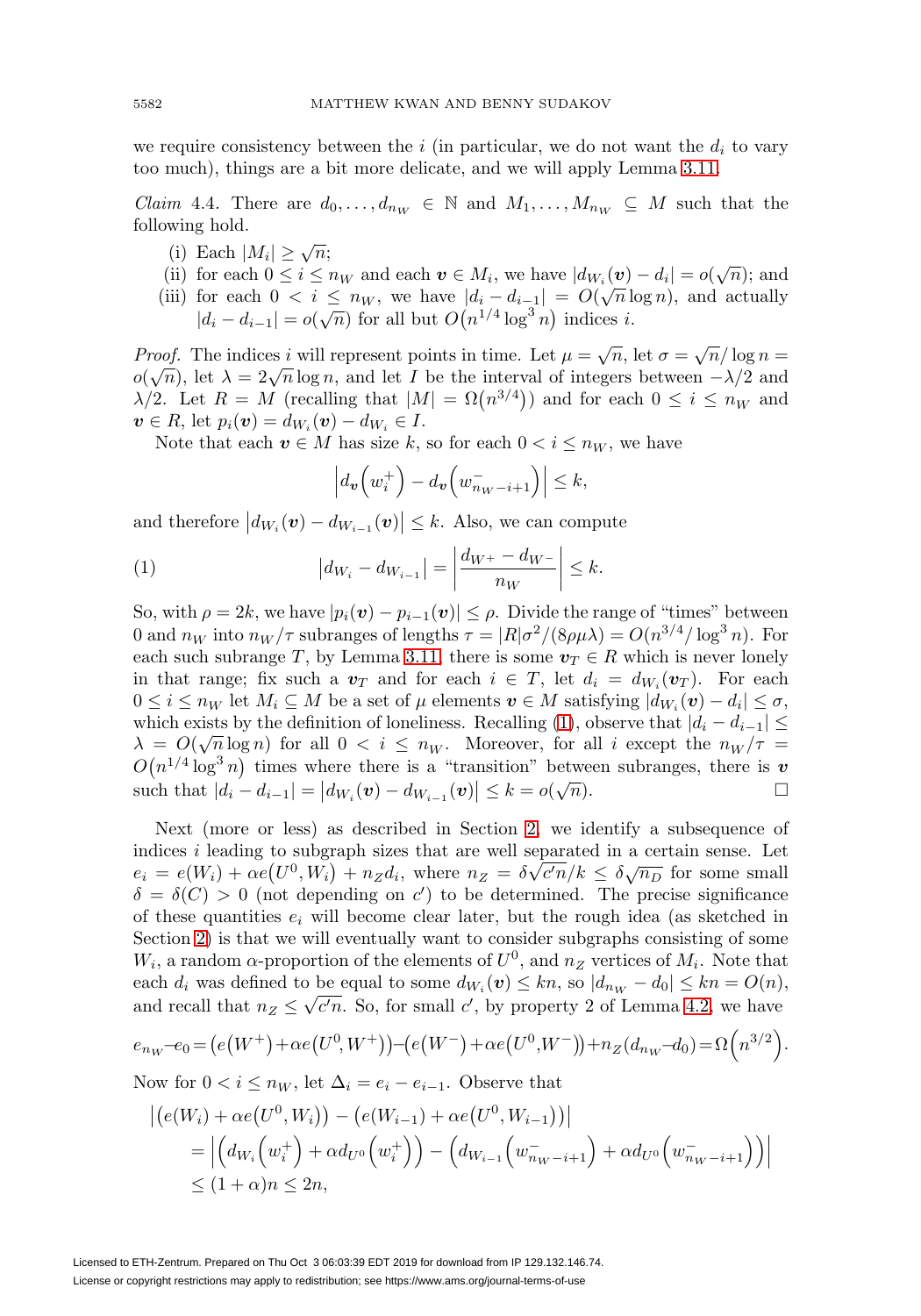so the only way to have  $\Delta_i > 3n$  is if  $|d_i - d_{i-1}| = \Omega(\sqrt{n})$ . By (iii) of Claim [4.4,](#page-11-1)

$$
\sum_{i:|\Delta_i|>3n} |\Delta_i| = O\Big(n_Z\Big(n^{1/4}\log^3 n\Big)\Big(\sqrt{n}\log n\Big)\Big) = o\Big(n^{3/2}\Big).
$$

By Lemma [3.10](#page-8-1) (with  $\tau = n_W = \Theta(n)$ ,  $\lambda = \Omega(n^{3/2})$ ,  $\rho = 3n$ ,  $\kappa = o(n^{3/2})$ , and  $\sigma = n$ ) there is an increasing subsequence of indices  $0 = i_1, \ldots, i_t = n_W$ , with  $t = \Omega(\sqrt{n})$ , such that  $e_{i_j} - e_{i_{j-1}} \geq n$  for each  $1 < j \leq t$ .

Now, let D be a uniformly random subset of  $n_D$  elements of  $U^0$ , and let  $U =$  $U^0 \setminus D$ . For a collection Z of vertex sets we write  $V_Z = \bigcup_{\mathbf{z} \in Z} \mathbf{z}$ , and for each  $0 \leq i \leq n_W$  and some B to be determined, define

$$
\Psi_i = \{ e(W_i \cup U \cup V_Z) : Z \subseteq M_i, |Z| = n_Z, |e(U, V_Z) - \alpha n_Z d_{U^0}| \leq B n_D \}.
$$

Now the significance of the quantities  $e_i$  should be more clear: we expect the values in  $\Psi_i$  to be about  $e(U) + e_i + \alpha n_Z d_{U^0}$ , so the idea is that the separation we have established between the  $e_{i_j}$  should translate to the  $\Psi_{i_j}$  not interfering too much with each other.

Note that we can apply Lemma [4.3](#page-9-3) to determine  $\delta = \Omega(1)$  and  $B = O(1)$  such that for each  $0 \le i \le n_W$ ,  $|\Psi_i| = \Omega(n_Z \sqrt{n_D}) = \Omega(n_D)$  with probability at least 1/4. Indeed, the first condition of Lemma [4.3](#page-9-3) follows from (i) in Claim [4.4](#page-11-1) and a sufficiently small choice of  $c'$ , the second condition follows from property 4 of Lemma [4.2,](#page-9-2) and the third condition follows from (ii) in Claim [4.4](#page-11-1) and property 3 of Lemma [4.2.](#page-9-2) We will next show that there is an outcome of U for which many  $\Psi_{i_j}$ are large, and in addition the cumulative deviations introduced by the randomness of U do not too severely affect the separation we established so far. To this end, for each  $0 < i \leq n_W$  define

$$
g_i = \left(d_U\left(w_i^+\right) - d_U\left(w_{n_W - i + 1}^-\right)\right) - \left(\alpha d_{U^0}\left(w_i^+\right) - \alpha d_{U^0}\left(w_{n_W - i + 1}^-\right)\right).
$$

Basically,  $|g_i|$  measures the deviation of the separation  $e(U, W_i) - e(U, W_{i-1})$  from its expected value  $\alpha e(U^0, W_i) - \alpha e(U^0, W_{i-1})$ . We will control the cumulative deviation  $\sum_{k=1}^{n} W_{k-1}$  and  $W_{k-1} = \alpha e(U^0, W_{i-1}) - \alpha e(U^0, W_{i-1})$  are unfortunately too  $\sum_{i=1}^{n} |g_i|$ ; the absolute deviations  $|e(U, W_i) - \alpha e(U^0, W_i)|$  are unfortunately too large to control directly.

<span id="page-12-0"></span>*Claim* 4.5. The following hold together with positive probability.

- (i) There is a subset  $\mathcal J$  of  $(0.1)t$  indices j for which  $|\Psi_{i_j}| = \Omega(n_D)$  (that is, a positive proportion of  $\Psi_{i_j}$  are large); and
- (ii)  $\sum_{i=1}^{n} |g_i| \leq O(n\sqrt{n_D}).$

*Proof.* First we show that (i) holds with probability at least  $1/6$ . As discussed above, for each  $1 \leq j \leq t$ , by Lemma [4.3](#page-9-3) we have  $|\Psi_{i_j}| = \Omega(n_D)$  with probability at least 1/4. Let  $\overline{\mathcal{J}}$  be the set of j for which this fails, so  $\mathbb{E}|\overline{\mathcal{J}}| \leq 3t/4$  and by Markov's inequality,  $|\overline{\mathcal{J}}| \leq (0.9)t$  with probability at least  $1/6$ .

Next we show that (ii) holds with probability at least 0.9, meaning that we can use the union bound to show that (i) and (ii) hold simultaneously with positive probability. For this, note that for each  $0 < i \leq n_W$ ,  $g_i$  is of  $(|U^0|, n_D/|U^0|, O(1))$ . hypergeometric type and has mean zero (because  $\mathbb{E}d_U(w) = \alpha d_{U^0}(w)$  for any  $w \in$ W), so by Lemma [3.6](#page-6-0) we have

$$
\Pr(|g_i| \ge r) \le e^{-\Omega(r^2/n_D)}.
$$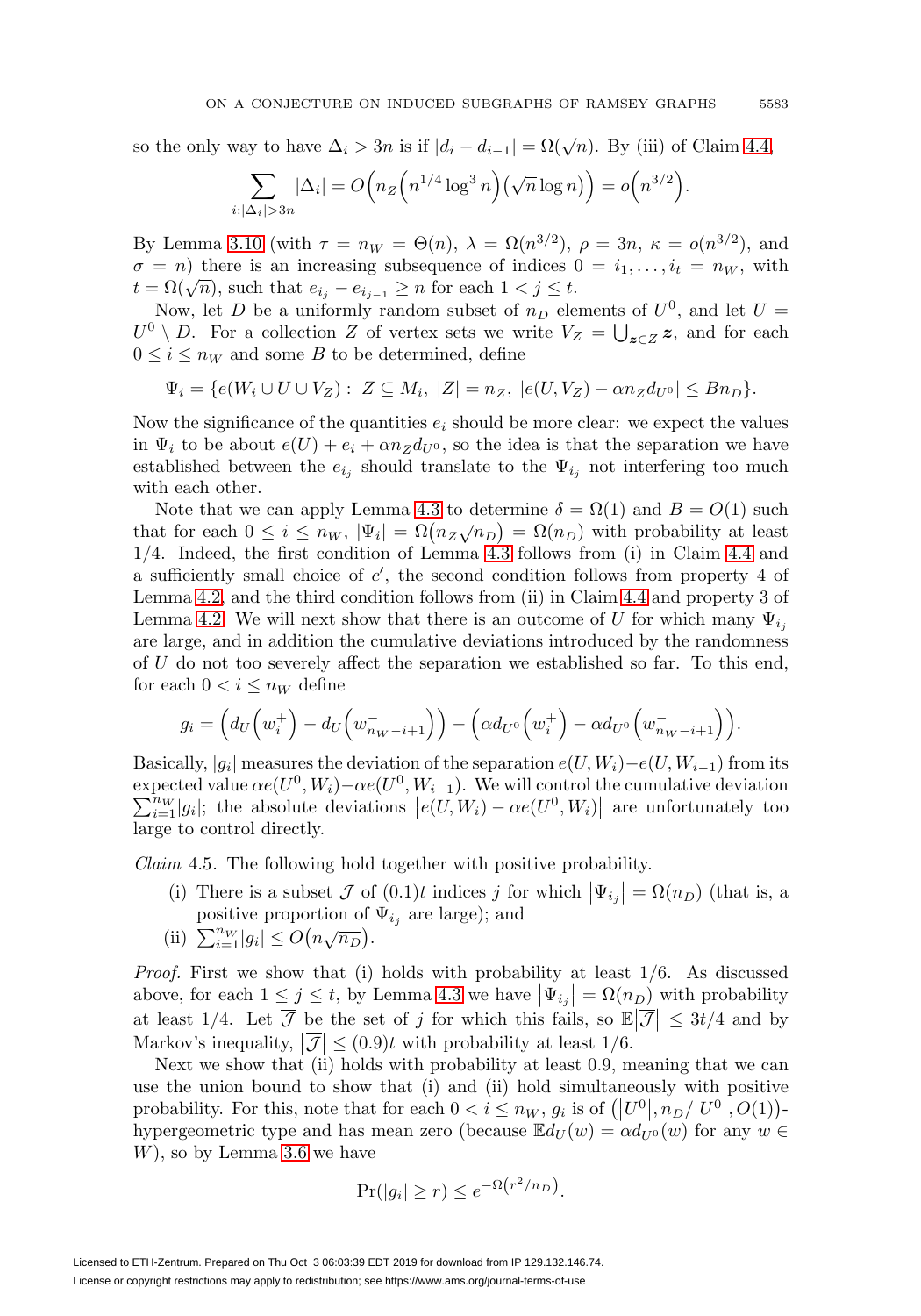For a sufficiently large constant Q, we have

$$
\mathbb{E}|g_i| = \sum_{r=1}^{\infty} \Pr(|g_i| \ge r) \le Q\sqrt{n_D} + \sum_{r=Q\sqrt{n_D}}^{\infty} e^{-\Omega(r^2/n_D)} \le 2Q\sqrt{n_D},
$$
  

$$
\mathbb{E}\sum_{i=1}^{n_W} |g_i| \le 2Qn_W\sqrt{n_D},
$$

and by Markov's inequality  $\sum_{i=1}^{n_W} |g_i| \leq 20Qn_W\sqrt{n_D} = O\left(n\sqrt{n_D}\right)$  with probability at least 0.9.  $\Box$ 

Fix an outcome of U such that the above properties hold.

We now take a moment to summarize the situation so far. We have  $c'n \leq$  $n_D \leq 2c'n$  and  $n_Z = \Theta(\sqrt{n_D})$  for some small constant c' (and the constants in all asymptotic notation are independent of c'). With  $e_i = e(W_i) + \alpha e(U^0, W_i) + n_Z d_i$ , we have a subsequence of indices  $0 = i_1, \ldots, i_t = n_W$ , for  $t = \Omega(\sqrt{n})$ , such that  $e_{i_j} - e_{i_{j-1}} \geq n$  for each  $1 \leq j \leq t$ . We also have matchings  $M_i$  such that the degrees  $d_{W_i}(v)$  for  $0 \leq i \leq n_W$  and  $v \in M_i$  are very tightly controlled (to be precise, Claim [4.4](#page-11-1) (ii) says that  $|d_{W_i}(v) - d_i| = o(\sqrt{n})$ . Moreover, Claim [4.5](#page-12-0) precise, Claim 4.4 (i) says that  $|u_{W_i}(v) - u_i| = o(\sqrt{n})$ . Moreover, Claim 4.5<br>shows that many  $|\Psi_{i_j}|$  are large (specifically,  $|\Psi_{i_j}| = \Omega(n_D)$  for  $\Omega(\sqrt{n})$  different include the cumulative deviation  $\sum_{i=1}^{n} |g_i| \le O(n \sqrt{n_D})$  caused by dropping to a random subset  $U = U^0 \setminus D$  is not too severe. We next show that many of the  $\Psi_{i,j}$ are disjoint, which essentially completes the proof of Theorem [1.1.](#page-1-0)

*Claim* 4.6. For sufficiently small c', there is a subset  $\mathcal{J}' \subseteq \mathcal{J}$  of  $\Omega(n^{1/2})$  indices j among which each  $\Psi_{i_j}$  is disjoint.

*Proof.* For  $1 \leq j < t$ , let  $\Sigma_j = n(j-1) - \sum_{i=1}^{i_j} |g_i|$ , so that  $\Sigma_1 = 0$  and  $\Sigma_t \geq$  $(1 - O(\sqrt{c'})\)$ tn, by (ii) in Claim [4.5.](#page-12-0) The significance of these quantities is that we have established the separation  $e_{i_j} - e_{i_{j-1}} \geq n$ , but this may be offset by the buildup of deviations  $|g_i|$ . That is, each increment  $\Sigma_j - \Sigma_{j-1} = n - \sum_{i=i_{j-1}+1}^{i_j} |g_i|$ is a lower bound on the separation between  $e(W_{i_{j-1}}) + e(U, W_{i_{j-1}}) + n_Z d_{i_{j-1}}$  and  $e(W_{i_j}) + e(U, W_{i_j}) + n_Z d_{i_j}$ , which approximates the separation between the values in  $\Psi_{i_{i-1}}$  and the values in  $\Psi_{i_i}$ .

By Lemma [3.10](#page-8-1) (with  $\tau = t = \Omega(n)$ ,  $\lambda = \Sigma_t = (1 - O(c'))$ tn,  $\sigma = (0.01)t$ ,  $\rho = n$ , and  $\kappa = 0$ ), for small c' we can find an increasing sequence  $j_1^0, \ldots, j_{s^0}^0$ for  $s^0 \ge ((1 - O(c'))/1.01)t \ge (0.95)t$ , such that  $\Sigma_{j_q^0} - \Sigma_{j_{q-1}^0} \ge (0.01)n$  for each  $1 < q \leq s^0$ . By (i) in Claim [4.5,](#page-12-0) deleting the indices not in  $\mathcal J$  gives an increasing sequence  $j_1,\ldots,j_s$ , with  $s \geq (0.05)t$ , also satisfying  $\Sigma_{j_q} - \Sigma_{j_{q-1}} \geq (0.01)n$  for each  $1 < q \leq s$ .

To avoid too many layered subscripts, for  $1 \le q \le s$ , define  $W'_q = W_{i_{j_q}}, d'_q = d_{i_{j_q}},$  $M'_q = M_{i_{j_q}}, e'_q = e_{i_{j_q}}, \text{ and } i'_q = i_{j_q}.$  Also, for  $1 < q \leq s$ , define  $\Gamma_q = \sum_{i=i'_{q-1}+1}^{i'_{q}} |g_i|$ .

Our goal is now to show that quantities of the form  $e(W_q' \cup U \cup V_Z)$  arising from the definition of  $|\Psi_{i_{j_q}}|$  are well separated for different q. This will basically follow from the fact that  $\sum_{j_q}^{\cdot} -\sum_{j_{q-1}}^{\cdot} = \Omega(n)$ , our control over the  $d_{W_i}(v)$  for  $v \in M_i$ , and the definition of the  $\Psi_{i'_q}$ .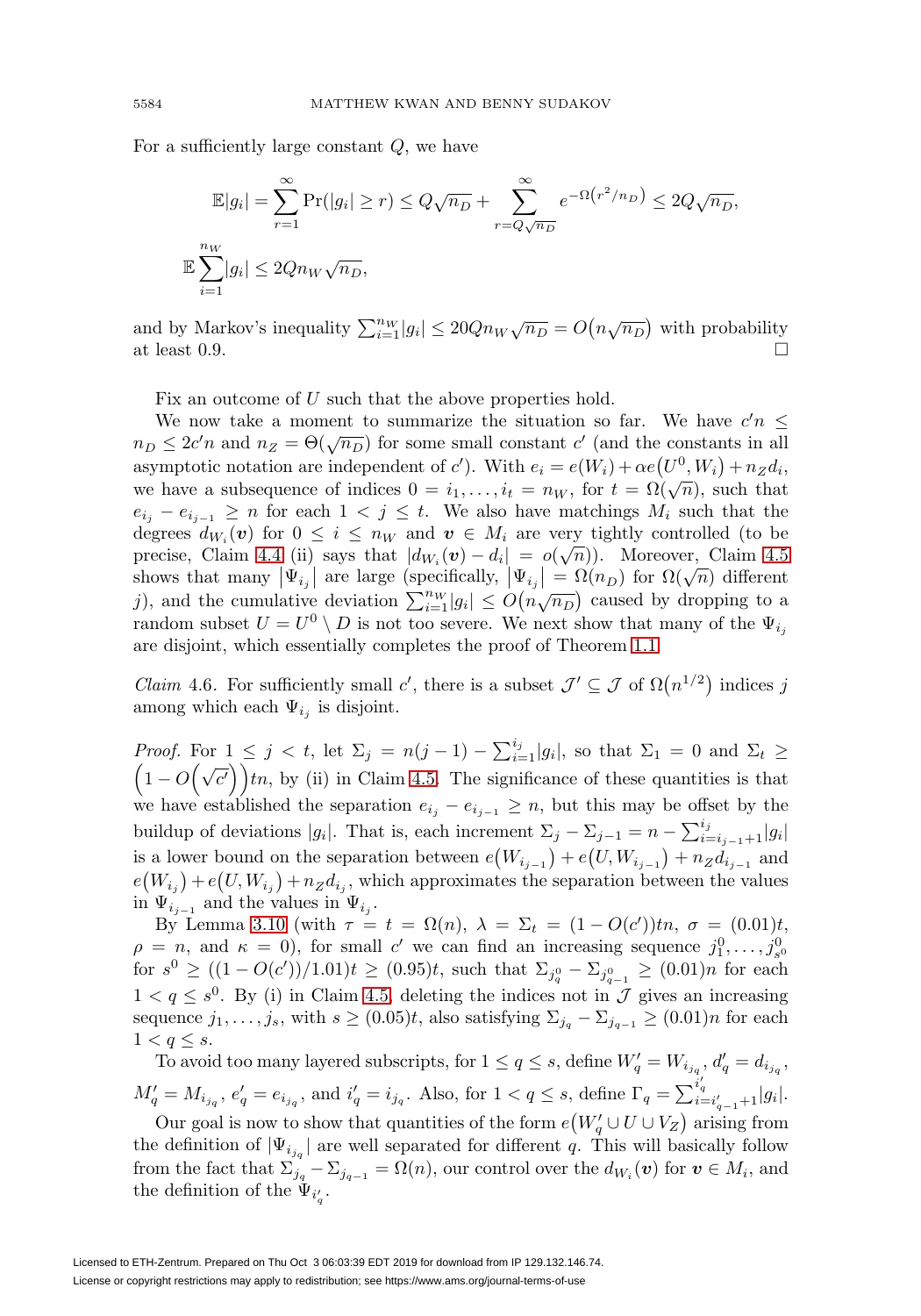First, for each  $1 < q \leq s$  observe that

$$
e(W'_q, U) - e(W'_{q-1}, U) = \sum_{i=i'_{q-1}+1}^{i'_{q}} \left( d_U \left( w_i^+ \right) - d_U \left( w_{n_W - i + 1}^- \right) \right)
$$
  

$$
\geq \alpha \sum_{i=i'_{q-1}+1}^{i'_{q}} \left( d_{U^0} \left( w_i^+ \right) - d_{U^0} \left( w_{n_W - i + 1}^- \right) \right) - \Gamma_q
$$
  

$$
= \alpha e(W'_q, U^0) - \alpha e(W'_{q-1}, U^0) - \Gamma_q.
$$

Next, for  $Z \subseteq M'_q$  and  $Z' \subseteq M'_{q-1}$ , satisfying  $|Z| = |Z'| = n_Z$  and

$$
|e(U, V_Z) - \alpha n_Z d_{U^0}|, |e(U, V_{Z'}) - \alpha n_Z d_{U^0}| \le Bn_D = O(n_D),
$$

we also have

$$
e(W'_q \cup U, V_Z) - e(W'_{q-1} \cup U, V_{Z'}) + e(V_Z) - e(V_{Z'})
$$
  
= 
$$
\sum_{v \in Z} d_{W'_q}(v) - \sum_{v \in Z'} d_{W'_{q-1}}(v) + O(n_D)
$$
  
= 
$$
\sum_{v \in Z} (d'_q + o(\sqrt{n_D})) - \sum_{v \in Z'} (d'_{q-1} + o(\sqrt{n_D})) + O(n_D)
$$
  
= 
$$
n_Z d'_q - n_Z d'_{q-1} + O(n_D).
$$

Recall that  $\Sigma_{j_q} - \Sigma_{j_{q-1}} = \Omega(n)$  and  $n_D \leq 2c'n$ . For small c', it follows that

$$
e(W'_{q} \cup U \cup V_{Z}) - e(W'_{q-1} \cup U \cup V_{Z'})
$$
  
\n
$$
= e(W'_{q}) - e(W'_{q-1}) + e(W'_{q}, U) - e(W'_{q-1}, U)
$$
  
\n
$$
+ e(W'_{q} \cup U, V_{Z}) - e(W'_{q-1} \cup U, V_{Z'}) + e(V_{Z}) - e(V_{Z'})
$$
  
\n
$$
\geq (e(W'_{q}) + \alpha e(W'_{q}, U^{0}) + n_{Z}d'_{q}) - (e(W'_{q-1})
$$
  
\n
$$
+ \alpha e(W'_{q-1}, U^{0}) + n_{Z}d'_{q-1}) - \Gamma_{q} - O(n_{D})
$$
  
\n
$$
= e'_{q} - e'_{q-1} - \Gamma_{q} - O(n_{D})
$$
  
\n
$$
\geq (j_{q} - j_{q-1})n - \Gamma_{q} - O(n_{D}) = \Sigma_{j_{q}} - \Sigma_{j_{q-1}} - O(n_{D}) = \Omega(n) > 0.
$$

We conclude that the minimum value in  $\Psi_{i'_q}$  is greater than the maximum value in  $\Psi_{i_{q-1}}$ . Since this is true for all  $1 < q \leq s$ , it follows that each  $\Psi_{i_{j_q}}$  is disjoint, so we may take  $\mathcal{J}' = \{j_1, \ldots, j_s\}.$ 

Finally, let  $f = c'n$  and  $h = n_W + kn_Z = cn + \delta$  $\sqrt{c'n}$ . For  $1 \leq i \leq n_W$  observe that if  $Z \subseteq M_i$  satisfies  $|Z| = n_Z$ , then  $W_i \cup U \cup V_Z$  has exactly  $|U^0| - n_D + h$ vertices, and this number is equal to  $(\ell - f) + h$  or  $2(\ell - f) + h$ . Therefore, for  $\ell' = (\ell - f) + h$  or  $\ell' = 2(\ell - f) + h$ , we have

$$
|\Psi(\ell', G)| \ge \sum_{j \in \mathcal{J}'} |\Psi_{i_j}| = \Omega \Big( c' n^{3/2} \Big). \square
$$

<span id="page-14-0"></span>4.1. **Proof of Lemma [4.2.](#page-9-2)** As outlined in Section [2,](#page-2-0) we will first construct  $W^-, W^+,$  and  $U^0$  satisfying properties 1 and 2, and we will then use richness (Lemma [3.1\)](#page-5-2) and the sunflower lemma (Lemma [3.5\)](#page-6-1) to construct  $M$  satisfying properties 3 and 4. We remark that it would be possible to use an existing discrepancy theorem (for example, a theorem in [\[22\]](#page-23-5), as mentioned in Section [2\)](#page-2-0) to construct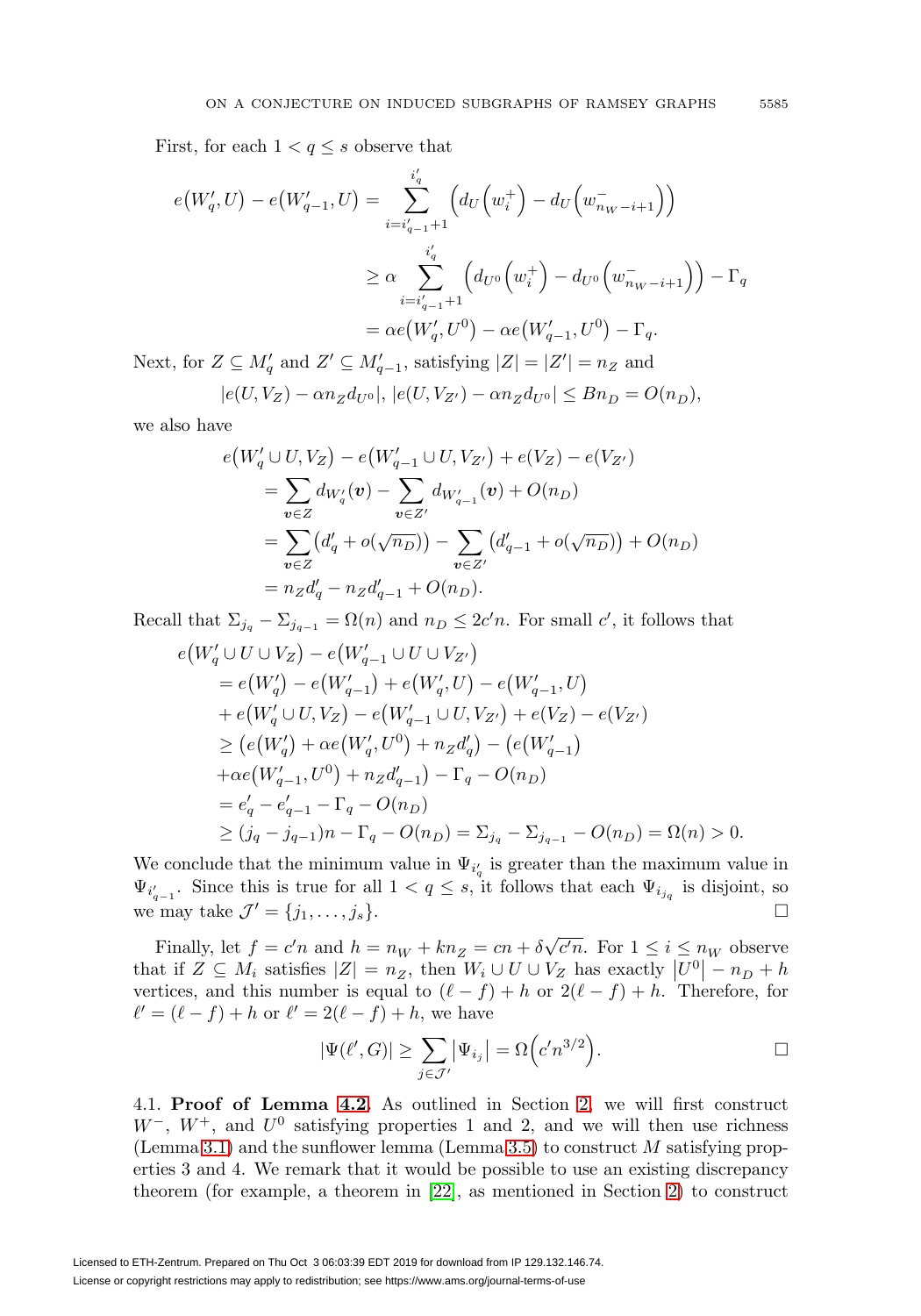sets  $W^-, W^+,$  and  $U^0$  satisfying property 2 using only the fact that G has density bounded away from 0 and 1. However, since we are already using Lemma [3.1](#page-5-2) for property 4, it is convenient to instead use richness and anticoncentration.

So, consider  $\varepsilon = \varepsilon(C)$  from Lemma [3.1,](#page-5-2) note that we can assume  $\varepsilon < 1/8$ , and let  $\delta = \varepsilon^{K}$  for some large absolute constant K which we will determine later. Let  $G[V']$  be a  $(\delta, \varepsilon)$ -rich induced subgraph of G, with  $n' := |V'| \ge 15cn$  vertices, which exists for small  $c > 0$  by Lemma [3.1.](#page-5-2) We will only work inside  $V'$ , so all degrees and neighborhoods should be interpreted as being restricted to  $V'$ .

First, let  $U^1$  be a uniformly random subset of V' with size  $2\ell \leq 4cn$ . Let  $H \subseteq$  $\binom{V'}{2}$  be the auxiliary graph with an edge  $\{x, y\} \in \binom{V'}{2}$  whenever  $d_{U^1}(x) = d_{U^1}(y)$ . We show that with positive probability, the diversity of neighborhoods in  $G[V']$  is maintained for neighborhoods in  $U^1$ , and simultaneously H is quite sparse, which implies that there is a lot of variation between degrees into  $U^1$  (this will be the starting point from which we obtain our discrepancy for property 2).

<span id="page-15-0"></span>Claim 4.7. The following hold together with positive probability.

- (i) For each  $k \leq K$  and  $\boldsymbol{x}, \boldsymbol{y} \in {V \choose k}$  with  $|N(\boldsymbol{x}) \triangle N(\boldsymbol{y})| \geq \varepsilon^{K} n'$ , we have  $|N_{U^{1}}(\boldsymbol{x})\triangle N_{U^{1}}(\boldsymbol{y})|\geq \varepsilon^{K}\ell;$  and
- (ii) there is a set W of at least 7cn vertices such that  $d_H(x) = O(\sqrt{n})$  for each  $x \in W$ .

*Proof.* We will show that (i) and (ii) each hold with probability greater than  $1/2$ . The proofs will be quite routine, using the concentration and anticoncentration theorems in Section [3.3.](#page-6-2)

For (i), observe that for each  $x, y \in {V \choose k}, |N_{U^{1}}(x) \triangle N_{U^{1}}(y)| = |(N(x) \triangle N(y)) \cap U^{1}|$ is of  $(n', 2\ell/n', 1)$ -hypergeometric type, and apply Lemma [3.6](#page-6-0) and the union bound. (Recall from Section [1.1](#page-1-1) the nonstandard multiset definition of  $A\triangle B$ .)

For (ii), note that each  $d_{U^1}(x) - d_{U^1}(y)$  is of  $(n', 2\ell/n', 1, |N(x) \triangle N(y)|)^*$ -hypergeometric type, so if  $|N(x)\triangle N(y)| = \Omega(n)$ , then by Lemma [3.8,](#page-7-2)

$$
Pr(d_{U^{1}}(x) = d_{U^{1}}(y)) = O(1/\sqrt{n}).
$$

By Lemma [3.3](#page-6-3) (taking  $k = 1$ ), there are at most  $n^{\delta} = n^{\varepsilon^{K}}$  vertices  $x \in V'$  with  $N(x) < \varepsilon n'$ , and by Lemma [3.2,](#page-5-1) for every other vertex  $x \in V'$ , there are at most  $n^{\delta} = n^{\varepsilon^{K}} \leq n^{\varepsilon}$  vertices  $y \neq x$  with  $|N(x) \triangle N(y)| < \varepsilon^{2} n'$ . For each  $x \in V'$  of the  $\mu = \mu \leq \mu$  vertices  $y \neq x$  with  $|\mu(x) \triangle N(y)| < \varepsilon$  in . For each  $x \in V$  or the latter type, we have  $\mathbb{E}d_H(x) = O(n^{\varepsilon} + \sqrt{n}) = O(\sqrt{n})$ , so by Markov's inequality, d<sub>H</sub>(x) =  $O(\sqrt{n})$  (for a sufficiently large constant implied by the big-oh notation) with probability at least 7/8. Let W be the set of all  $x \in V'$  for which this holds, so that  $\mathbb{E}[V' \setminus W] \leq n'/8 + n^{\varepsilon} < n'/4$ . Therefore,  $|W| \geq n'/2 \geq 7cn$  with probability greater than  $1/2$ .  $\Box$ 

Fix an outcome of  $U^1$  satisfying both the properties in the above claim, and note that  $|W \setminus U^1| \geq 3cn$ . Order the vertices  $x \in W \setminus U^1$  by their values of  $d_{U^1}(x)$ (breaking ties arbitrarily), let  $W<sup>1</sup>$  contain the first cn vertices in this ordering, and let  $W^2$  contain the last cn. By (ii) in Claim [4.7,](#page-15-0) for the (at least cn) vertices x between  $W^1$  and  $W^2$  in this ordering, we have  $d_H(x) = O(\sqrt{n})$ , so there are at least  $\Omega(\sqrt{n})$  values of  $d_{U^1}(x)$ , and

$$
\min_{x \in W^2} d_{U^1}(x) - \max_{x \in W^1} d_{U^1}(x) = \Omega(\sqrt{n}).
$$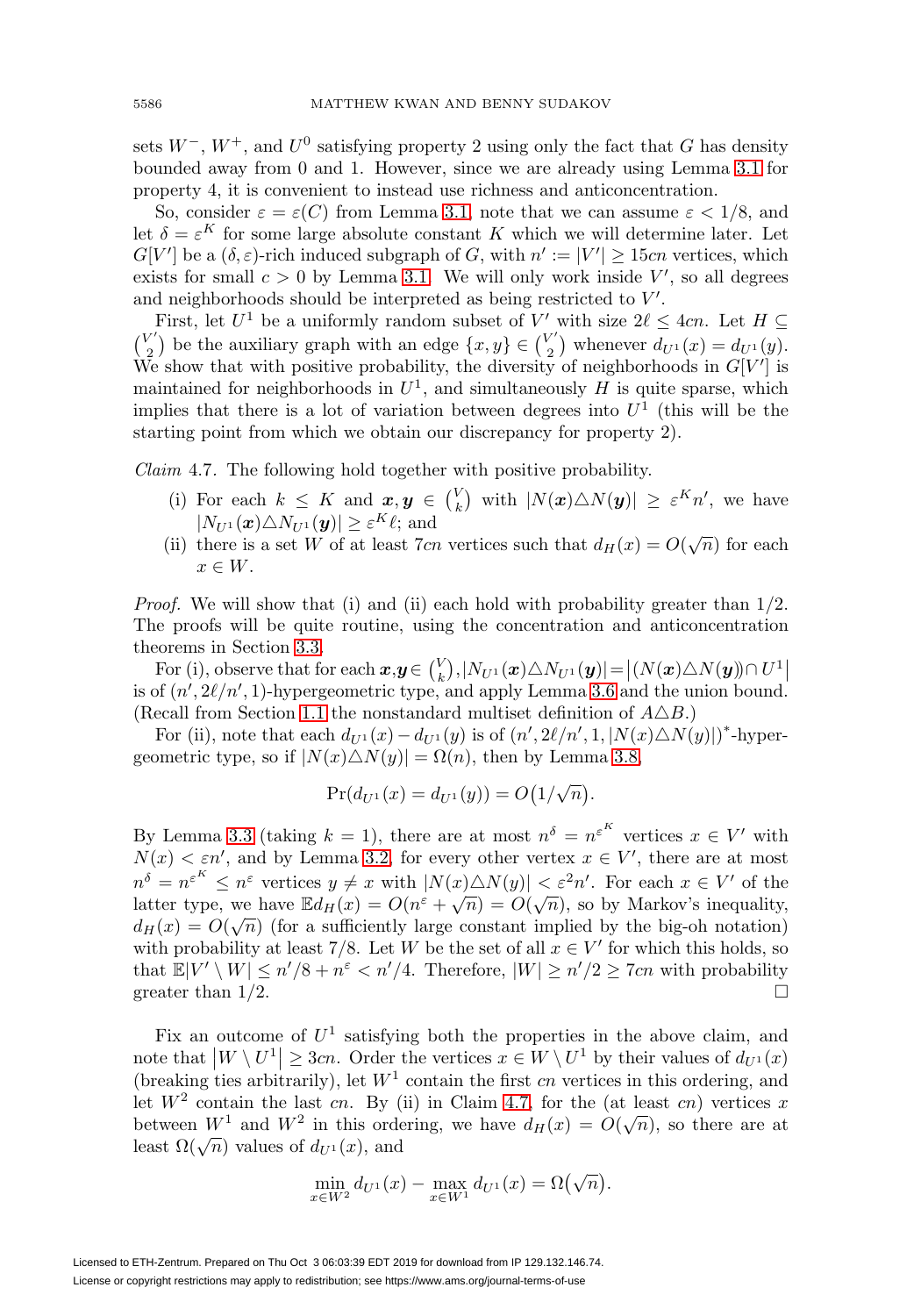Recalling that  $\alpha \geq 1/2$ , this implies that

$$
\alpha e(W^2, U^1) - \alpha e(W^1, U^1) = \Omega\left(n^{3/2}\right).
$$

Now, if

$$
(e(W^{2})+\alpha e(W^{2},U^{1})) - (e(W^{1})+\alpha e(W^{1},U^{1})) \geq ( \alpha e(W^{2},U^{1})-\alpha e(W^{1},U^{1})) /4,
$$

then let  $W^- = W^1$  and  $W^+ = W^2$  and  $U^0 = U^1$ ; property 2 is satisfied. Otherwise, there must be a large discrepancy between  $e(W^1)$  and  $e(W^2)$ . To be specific, we must have  $(2)$ 

<span id="page-16-0"></span>
$$
(e(W^1) + \alpha e(W^1, U^1)/2) - (e(W^2) + \alpha e(W^2, U^1)/2) \geq (\alpha e(W^2, U^1) - \alpha e(W^1, U^1))/4.
$$

In this case, let  $U^0$  be a random subset of  $\ell = |U^0|/2$  elements of  $U^1$ , let  $W^- = W^2$ , and let  $W^+ = W^1$ . Then

$$
(e(W^+) + \alpha e(W^+, U^0)) - (e(W^-) + \alpha e(W^-, U^0))
$$
  
= 
$$
(e(W^+) - e(W^-)) + \alpha \sum_{u \in U^0} (d_{W^+}(u) - d_{W^+}(u))
$$

is of (1/2)-hypergeometric type and has mean  $\Omega(n^{3/2})$ , given by [\(2\)](#page-16-0). So, by Lemma [3.9,](#page-7-1) this random value is  $\Omega(n^{3/2})$  with probability at least 1/2. Also for each  $k \leq K$  $\text{and } \bm{x},\bm{y}\in\binom{V}{k} \text{ with } |N(\bm{x})\triangle N(\bm{y})|\geq \varepsilon^K n', \text{ the random variable } |N_{U^0}(\bm{x})\triangle N_{U^0}(\bm{y})|$ is of  $(\Omega(n), 1/2, 1)$ -hypergeometric type with mean  $\Omega(n)$ , so by Lemma [3.6](#page-6-0) and the union bound with probability  $1 - o(1)$ , we have  $|N_{U^0}(\boldsymbol{x}) \triangle N_{U^0}(\boldsymbol{y})| = \Omega(n)$  for all such  $k, x, y$ . So we can fix an outcome of  $U^0$  satisfying both of these properties.

In either of the above two cases, property 2 is satisfied and  $|N_{U^0}(\boldsymbol{x}) \triangle N_{U^0} (\boldsymbol{y})|$  =  $\Omega(n)$  for each  $x, y \in {V \choose k}$  with  $|N(x) \triangle N(y)| \geq \varepsilon^K n'$ . We also have  $|U^0| = \ell$  or  $|U^0| = 2\ell$ , satisfying property 1. Now, fix some  $\Omega(n)$ -vertex subset  $A^0$  disjoint from  $U^1$  and W, and let  $M^0 \subseteq \binom{A^0}{K}$  contain every  $v \in \binom{A^0}{K}$  with  $\left| \bigcap_{v \in \mathbf{v}} N(v) \right| \geq \varepsilon^K n'.$ By Lemma [3.3,](#page-6-3) we have  $|M^0| = \Omega(n^K)$ .

Observe that there are only  $(kn + 1)^3$  possible values of the tuples

$$
(d_{W^{+}}(\bm{x}),d_{W^{+}}(\bm{x}),d_{U^{0}}(\bm{x})),
$$

so by the pigeonhole principle there are  $d'_{W^-}$ ,  $d'_{W^+}$ ,  $d'_{U^0} \in \mathbb{N}$ , and a collection  $M^1 \subseteq M^0$  of size  $\Omega(n^{K-3})$ , such that for each  $x \in M^1$ , we have  $d_{W^-}(x) = d'_{W^-}$ ,  $d_{W^+}(\mathbf{x}) = d'_{W^+}$ , and  $d_{U^0}(\mathbf{x}) = d'_{U^0}$ . For sufficiently large K, by Lemma [3.5,](#page-6-1)  $M^1$ has a sunflower with  $\Omega(n^{(K-3)/K}) = \Omega(n^{7/8}) = \Omega(n^{3/4+\epsilon})$  petals; take  $M^2$  as this set of petals, and let  $k$  be the common size of these petals. Let  $v$  be the kernel of the sunflower, and let  $d_{W^-} = d'_{W^-} - d_{W^-}(\mathbf{v}), d_{W^+} = d'_{W^+} - d_{W^+}(\mathbf{v}),$  and  $d_{U^{0}} = d'_{U^{0}} - d_{U^{0}}(\boldsymbol{v})$ , so for  $\boldsymbol{x} \in M^{2}$ , we have  $d_{W^{-}}(\boldsymbol{x}) = d_{W^{-}}$ ,  $d_{W^{+}}(\boldsymbol{x}) = d_{W^{+}}$ , and  $d_{U^{0}}(\boldsymbol{x}) = d_{U^{0}}.$ 

Finally, consider the auxiliary graph  $F \subseteq {M^2 \choose 2}$  which has an edge  $\{x, y\} \in {M^2 \choose 2}$ whenever  $|N(x)\triangle N(y)| < \varepsilon^{K}n'$ . By Lemma [3.2,](#page-5-1) the degrees in F are at most  $n^{\varepsilon^K} \leq n^{\varepsilon}$ , so by Proposition [3.4](#page-6-4) (Turán's theorem) there is  $M \subseteq M^2$  with  $|M| =$  $\Omega(n^{3/4})$  such that  $|N(\boldsymbol{x})\triangle N(\boldsymbol{y})|\geq \varepsilon^K n'$ , and therefore  $|N_{U^0}(\boldsymbol{x})\triangle N_{U^0}(\boldsymbol{y})|=\Omega(n)$ for all pairs  $\{\boldsymbol{x}, \boldsymbol{y}\} \in \binom{M}{2}$ .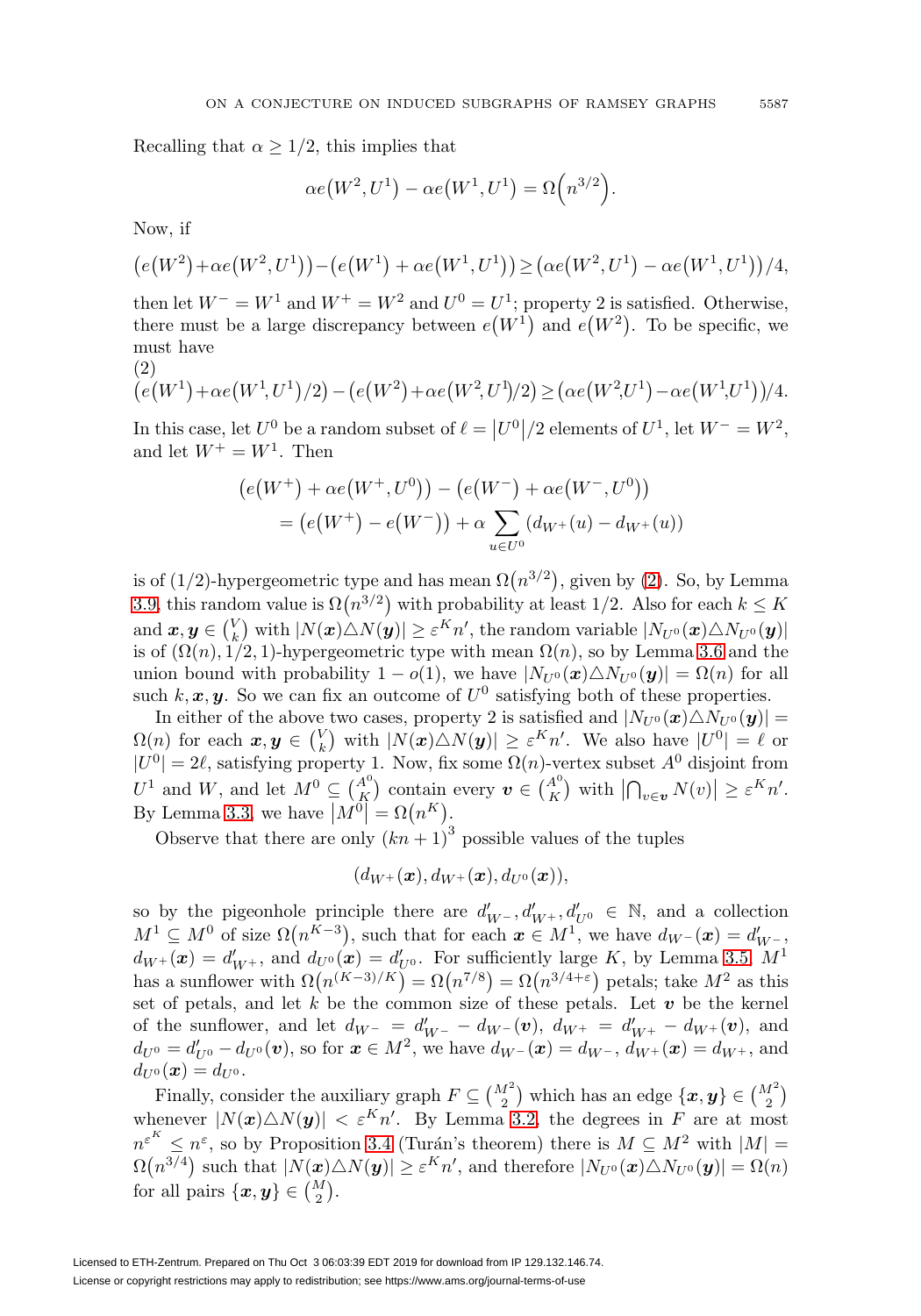<span id="page-17-0"></span>4.2. **Proof of Lemma [4.3.](#page-9-3)** As in the deduction of Theorem [1.1](#page-1-0) in Section [4,](#page-9-0) for a collection Z of vertex sets, let  $V_Z = \bigcup_{\mathbf{z} \in Z} \mathbf{z}$ .

Our proof of Lemma [4.3](#page-9-3) will be quite similar to the proof of the main theorem in [\[27\]](#page-23-4). Roughly speaking, we will first expose a random superset  $D^1$  of D (we may view this as "partially exposing" the random subset  $D$ ). Using this randomness for anticoncentration, we will construct submatchings  $S^-, S^+ \subseteq M$  of size  $\Omega(\sqrt{n_D})$ , such that all the degrees from elements of  $S^+$  into  $D^1$  are higher by  $\sqrt{n_D}$  than the degrees from  $S^-$  into  $D^1$ . Starting with any  $S_0 \subseteq S^+$  of some size  $n_Z - 1$ , we can therefore obtain  $n_Z$  subsets  $S_0, \ldots, S_{n_Z-1}$  such that the values  $e(W \cup U^0 \cup V_{S_i})$ are separated by a distance of  $\Omega(\sqrt{n_D})$ , simply by switching elements of M oneby-one from  $S^+$  into  $S^-$ . Then, we fully expose the random set D (therefore exposing  $U = U^0 \setminus D$ , and show that the values  $e(W \cup U \cup V_{S_i})$  remain fairly well separated. We use this further randomness, and anticoncentration, to show that for most i, there is a set  $X_i$  of  $\sqrt{n_D}$  elements of M which have different degrees into  $W \cup U \cup V_{S_i}$ , still concentrated in a known interval of length  $O(\sqrt{n_D})$ . This will prove that there are  $\Omega(n_Z \sqrt{n_D})$  values  $e(W \cup U \cup V_{S_i} \cup z)$ , for  $x \in X_i$ . (So, our sets Z in the lemma statement are of the form  $S_i \cup \{x\}$ , for  $x \in X_i$ .) The additional requirement about the expected number of edges between U and Z will follow from our proof basically for free.

We now proceed with this plan to prove Lemma [4.3.](#page-9-3) Arbitrarily split  $M$  into two subsets  $S^0$  and  $X^0$  each of size  $\Omega(\sqrt{n_D})$ . Let  $D^1$  be a uniformly random subset of  $U^0$  of size  $2n_D$ , so that we may realize the desired distribution of D as a uniformly random subset of  $D^1$  of size  $n_D$ . We will first observe some regularity and discrepancy properties that hold with probability at least 3/4 with respect to the random choice of  $D^1$ . Let  $H \subseteq {S^0 \choose 2}$  be the auxiliary random graph (depending on  $D^1$ ) with an edge  $\{x, y\} \in {S^0 \choose 2}$  if  $d_{D^1}(x) = d_{D^1}(y)$ . Also, let  $d_D = (1 - \alpha)d_{U^0}$ , recalling from the statement of Lemma [4.3](#page-9-3) that  $1 - \alpha = n_D / |U^0|$ .

<span id="page-17-1"></span>*Claim* 4.8. The following hold together with probability at least  $3/4$ .

- 
- (i)  $|N_{D^1}(\boldsymbol{x}) \triangle N_{D^1}(\boldsymbol{y})| = \Omega(n_D)$  for each  $\{\boldsymbol{x}, \boldsymbol{y}\} \in {X^0 \choose 2};$ <br>(ii) there are  $X \subseteq X^0$  and  $S^1 \subseteq S^0$ , each with size  $\Omega(\sqrt{n_D})$ , such that  $d_{D^1}(\boldsymbol{x}) =$  $2d_D + O(\sqrt{n_D})$  for each  $x \in X \cup S^1$ ; and
- (iii) H has  $O(\sqrt{n_D})$  edges.

Proof. We will prove that each of (i)-(iii) individually hold with high probability, then apply the union bound. The proofs will be rather routine, using the concentration and anticoncentration theorems in Section [3.3](#page-6-2) in a similar way to the proof of Claim [4.7.](#page-15-0)

For (i), observe that for each  $\{\boldsymbol{x}, \boldsymbol{y}\} \in \binom{X^0}{2}$ , the random variable

$$
|N_{D^1}(\boldsymbol{x})\triangle N_{D^1}(\boldsymbol{y})|=|N_{U^0}(\boldsymbol{x})\triangle N_{U^0}(\boldsymbol{y})\cap D^1|
$$

is of  $(|U^0|, 2(1-\alpha), 1)$ -hypergeometric type with mean  $\Omega(n_D)$ , so by the second assumption of this lemma, Lemma [3.6,](#page-6-0) and the union bound, (i) holds with probability  $1 - |X^0|^2 e^{-\Omega(n_D)} = 1 - o(1)$ .

We next show that (ii) holds with probability at least 7/8. For each  $x \in X^0$ , the random variable  $d_{D^1}(x)$  is of  $(|U^0|, 2(1-\alpha), k)$ -hypergeometric type, so by Lemma [3.6](#page-6-0) (with t a large multiple of  $\sqrt{n_D}$ ), with probability at least 31/32 we have  $d_{D^1}(\mathbf{x}) = \mathbb{E} d_{D^1}(\mathbf{x}) + O(\sqrt{n_D}) = 2d_D + O(\sqrt{n_D}).$  Therefore the expected number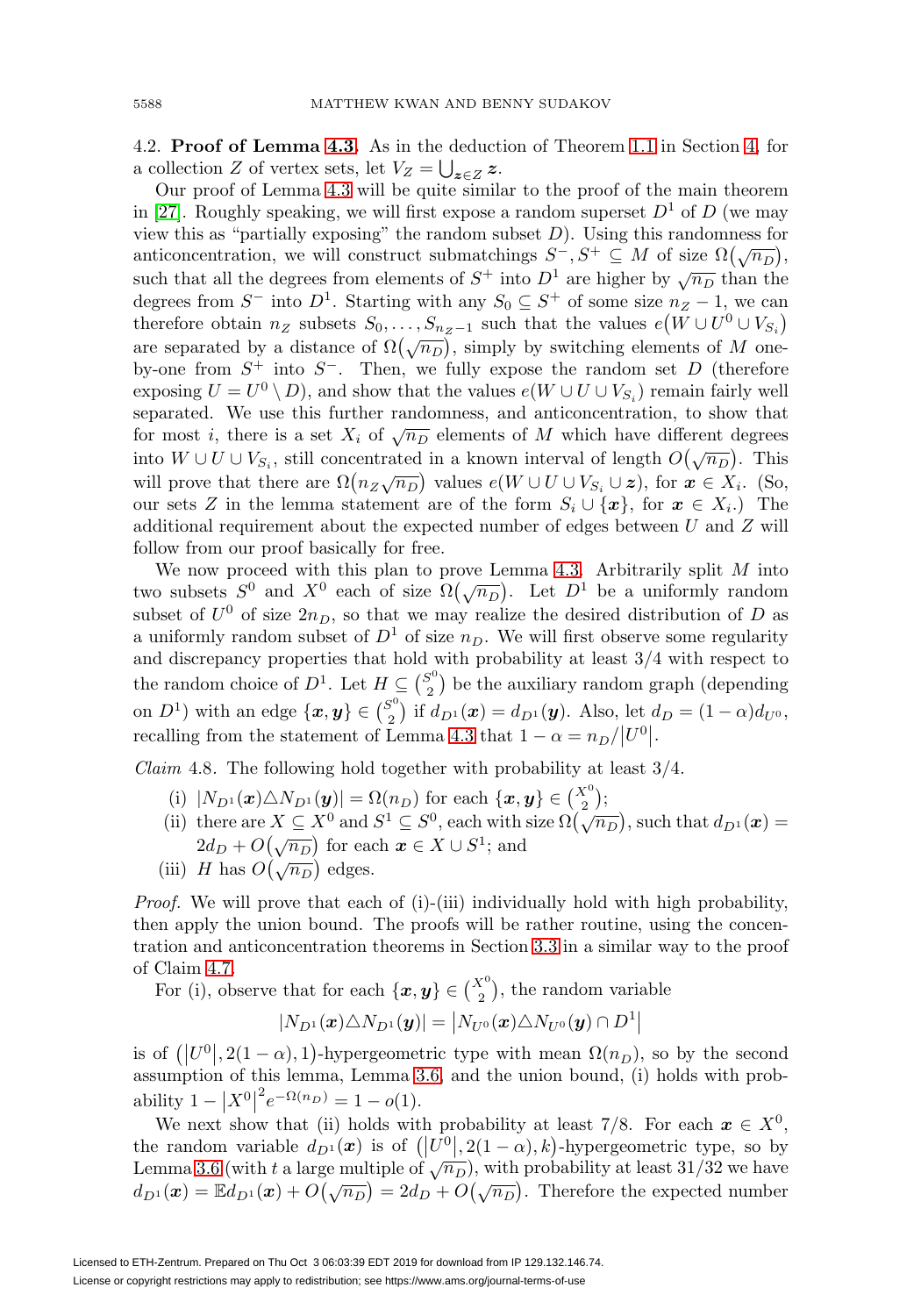of  $x \in X^0$  failing to satisfy this bound is at most  $\left| X^0 \right| / 32$ , and the probability more than  $|X^0|/2$  failing to satisfy this bound is at most 1/16. If this does not occur, we can find an appropriate subset  $X \subseteq X^0$  of size  $|X^0|/2$ . A very similar argument shows that an appropriate subset  $S^1 \subseteq S^0$  with size  $|S^0|/2$  exists with probability at least 15/16, and by the union bound we can simultaneously find suitable  $X, S<sup>1</sup>$ with probability at least 7/8.

Finally, we show that (iii) holds with probability at least  $15/16$ . This will suffice to apply the union bound over parts (i)–(iii). Note that the random variable  $d_{D^1}(x)-d_{D^1}(y)$  is of  $(|U^0|, 2(1-\alpha), O(1), |N_{U^0}(x) \triangle N_{U^0}(y)|)$ <sup>\*</sup>-hypergeometric type. Recalling the second assumption of this lemma that  $|N_{U^0}(\boldsymbol{x}) \triangle N_{U^0}(\boldsymbol{y})|$  =  $\Omega(|U^0|)$ , we may apply Lemma [3.8](#page-7-2) to see that for any  $\{\boldsymbol{x},\boldsymbol{y}\}\in\binom{S^0}{2}$ , the probability  $\{x, y\}$  is an edge in H is  $O(1/\sqrt{(1-\alpha)|U^0|}) = O(1/\sqrt{n_D})$ , and the expected number of edges is  $O(\sqrt{n_D})$ . The desired result then follows from Markov's inequality.  $\Box$ 

Condition on an outcome of  $D<sup>1</sup>$  satisfying all the above properties (we will treat  $D<sup>1</sup>$  as fixed for the remainder of the proof). By Proposition [3.4,](#page-6-4) the graph H (which  $\Delta$  as fixed for the remainder of the proof). By Proposition 5.4, the graph  $H$  (which has  $|S^0| = \Omega(\sqrt{n_D})$ ) vertices) has an independent set  $S^2$  of size  $\Omega(\sqrt{n_D})$ , meaning that the values of  $d_{D^1}(x)$  for  $x \in S^2$  are all different. Now let  $n_S = n_Z - 1$ , and note that for small  $\delta$  we have  $n_S < \delta \sqrt{n_D} \leq |S^2|/3$ . Order the vertices  $x \in S^2$  by their values of  $d_{D^1}(x)$ , let S<sup>-</sup> contain the first  $n_S$  elements of this ordering, and let  $S^+$  contain the last  $n_S$  elements. By construction, we have

<span id="page-18-1"></span>(3) 
$$
\min_{\boldsymbol{x}\in S^+} d_{D^1}(\boldsymbol{x}) - \max_{\boldsymbol{x}\in S^-} d_{D^1}(\boldsymbol{x}) = \Theta(\sqrt{n_D}).
$$

Here and from now on, the constants implied by all asymptotic notation are independent of  $\delta$ .

Now fix orderings  $v_1^-, \ldots, v_{n_S}^-$  of  $S^-$  and  $v_1^+, \ldots, v_{n_S}^+$  of  $S^+$ . For  $0 \le i \le n_S$ , define

$$
S_i = \left\{ \boldsymbol{v}_1^-, \ldots, \boldsymbol{v}_i^- \right\} \cup \left\{ \boldsymbol{v}_1^+, \ldots, \boldsymbol{v}_{n_S - i}^+ \right\},\
$$

let  $U_i = W \cup U \cup V_{S_i}$ , and let  $e_i = e(V_{S_i}) + e(V_{S_i}, W \cup U) = e(U_i) - e(W \cup U)$ . For  $0 < i \leq n_S$  define

<span id="page-18-0"></span>(4) 
$$
\Delta_{i} = e_{i} - e_{i-1}
$$
  
\n
$$
= e(V_{S_{i}}, W \cup U) - e(V_{S_{i-1}}, W \cup U) + e(V_{S_{i}}) - e(V_{S_{i-1}})
$$
  
\n
$$
= d_{W \cup U} (\mathbf{v}_{i}^{-}) - d_{W \cup U} (\mathbf{v}_{n_{S}-i+1}^{+}) + e(V_{S_{i}}) - e(V_{S_{i-1}})
$$
  
\n
$$
= (d_{W \cup U^{0}} (\mathbf{v}_{i}^{-}) - d_{D} (\mathbf{v}_{i}^{-}) )
$$
  
\n
$$
- (d_{W \cup U^{0}} (\mathbf{v}_{n_{S}-i+1}^{+}) - d_{D} (\mathbf{v}_{n_{S}-i+1}^{+}) ) + e(V_{S_{i}}) - e(V_{S_{i-1}}).
$$

Next we observe that with probability at least  $1/3$ , our discrepancy properties are to some extent maintained, while for many  $i$  we can find many vertices in  $X$  with distinct degrees into  $U_i$ . Recall that D is a random subset of half the elements of  $|D^1|$ .

<span id="page-18-2"></span>*Claim* 4.9. There are  $\gamma_1, \gamma_3 = \Omega(1)$  and  $Q_2, Q_4 = O(1)$  such that the following hold together with probability at least 1/3.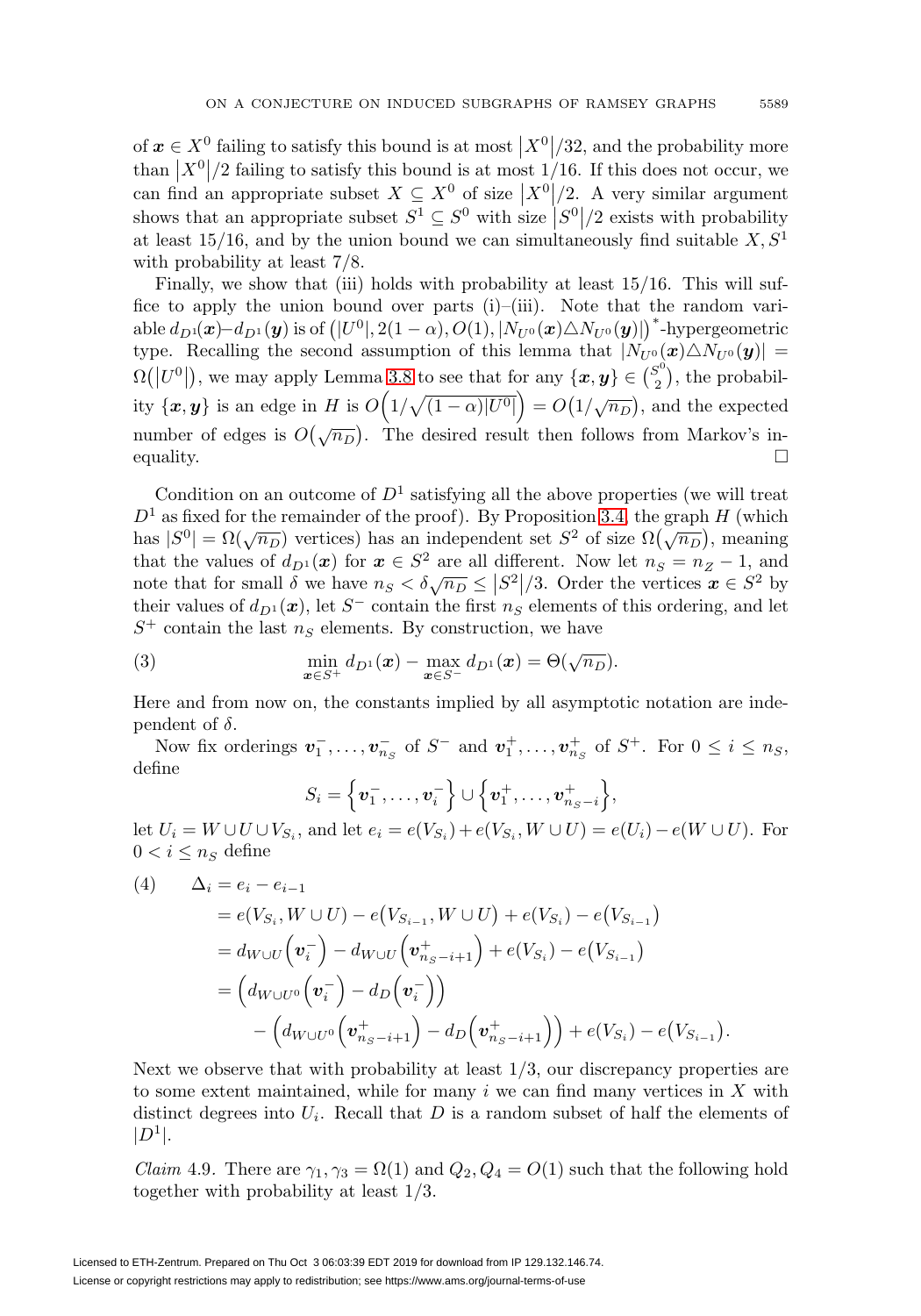- (i) There is a set  $\mathcal{I}_1$  of  $(1 \gamma_1/(8Q_2))n_S$  indices i such that for each  $i \in \mathcal{I}_1$ , we have  $e(D, V_{S_i}) = n_S d_D + O(n_D);$
- (ii) there is a set  $\mathcal{I}_2$  of  $(1 \gamma_1/(8Q_2))n_S$  indices i, each with a set  $X_i \subseteq X$  of size  $2\gamma_3|X|$ , such that the  $d_{U_i}(\boldsymbol{x})$  for  $\boldsymbol{x} \in X_i$  are distinct;
- (iii) there is a set  $X^*$  of size  $(1 \gamma_3)|X|$  such that for each  $x \in X^*$  we have  $|d_D - d_D(\boldsymbol{x})| \leq Q_4 \sqrt{n_D};$
- (iv)  $e_{n_S} e_0 \geq 3\gamma_1 n_S \sqrt{n_D}$ ; and
- (v)  $\sum_{i:|\Delta_i|\geq Q_2\sqrt{n_D}} |\Delta_i| \leq \gamma_1 n_S \sqrt{n_D}$ .

Proof. We will prove that each part holds with probability at least 0.99, except (iv), which holds with probability at least  $1/2$ . The values of  $\gamma_1, Q_2, \gamma_3, Q_4$  will be determined in order, and will depend on each other.

For (iv), recalling [\(4\)](#page-18-0), we observe

$$
\mathbb{E}\,\Delta_i = \mathbb{E}[e_i - e_{i-1}] \n= \Big(d_{W\cup U^0}\Big(\mathbf{v}_i^-\Big) - d_{D^1}\Big(\mathbf{v}_i^-\Big)/2\Big) - \Big(d_{W\cup U^0}\Big(\mathbf{v}_{n_S-i+1}^+\Big) \n- d_{D^1}\Big(\mathbf{v}_{n_S-i+1}^+\Big)/2\Big) - O(n_S).
$$

Recall from the third assumption of this lemma that  $d_{W\cup U^0}(v) = d_{U^0} + d_W +$  $o(\sqrt{n_D})$  for all  $v \in M$ , and recall from [\(3\)](#page-18-1) that the degrees from  $S^+$  into  $D^1$  are larger by  $\Theta(\sqrt{n_D})$  than the degrees from  $S^-$  into  $D^1$ . Also, recall that  $n_S < \delta \sqrt{n_D}$ . For small  $\delta$  it follows that

$$
\mathbb{E}[e_i - e_{i-1}] = \Theta(\sqrt{n_D}) - o(\sqrt{n_D}) - O(n_S) = \Theta(\sqrt{n_D}).
$$

So,  $\mathbb{E}[e_{n_S} - e_0] = \Theta(n_S \sqrt{n_D})$ . Since  $e_{n_S} - e_0$  is of (1/2)-hypergeometric type, we may apply Lemma [3.9](#page-7-1) to show that for small  $\gamma_1$  it is at least as large as its expectation  $\Omega(n_S\sqrt{n_D}) \geq 3\gamma_1 n_S\sqrt{n_D}$ , with probability at least 1/2.

For (v), observe that for each  $0 < i \leq n_S$ , the random variable  $\Delta_i$  is of  $(2n_D, 1/2, k)$ -hypergeometric type, because it is a translation of the random variable  $d_D(\mathbf{v}_{n_S-i+1}^+) - d_D(\mathbf{v}_i^-)$ . We have just computed that  $\mathbb{E}\,\Delta_i = O(\sqrt{n_D})$ , so by Lemma [3.6](#page-6-0) we therefore have  $Pr(|\Delta_i| \ge t) = exp(-\Omega(t^2/n_D))$ . Now, for any nonnegative integer random variable  $\xi$ , we have  $\mathbb{E}\xi = \sum_{t=1}^{\infty} \Pr(\xi \geq t)$ , so

$$
\mathbb{E}\Big[|\Delta_i|\mathbb{1}_{|\Delta_i|\geq Q_2\sqrt{n_D}}\Big] = \sum_{t=1}^{\infty} \Pr\Big(|\Delta_i|\mathbb{1}_{|\Delta_i|\geq Q_2\sqrt{n_D}} \geq t\Big)
$$
  
=  $Q_2\sqrt{n_D} \Pr(|\Delta_i| \geq Q_2\sqrt{n_D}) + \sum_{t=Q_2\sqrt{n_D}}^{\infty} \Pr(|\Delta_i| \geq t)$   
=  $Q_2\sqrt{n_D}e^{-\Omega\left(Q_2^2\right)} + \sum_{t=Q_2\sqrt{n_D}}^{\infty} \exp\left(-\Omega\left(t^2/n_D\right)\right) = e^{-\Omega\left(Q_2^2\right)}\sqrt{n_D}.$ 

For sufficiently large  $Q_2$ , this is at most  $(\gamma_1/100)\sqrt{n_D}$ , so

$$
\mathbb{E} \sum_{i: |\Delta_i| \ge Q_2 \sqrt{n_D}} |\Delta_i| \le (\gamma_1/100) n_S \sqrt{n_D},
$$

and (v) holds with probability at least 0.99 by Markov's inequality.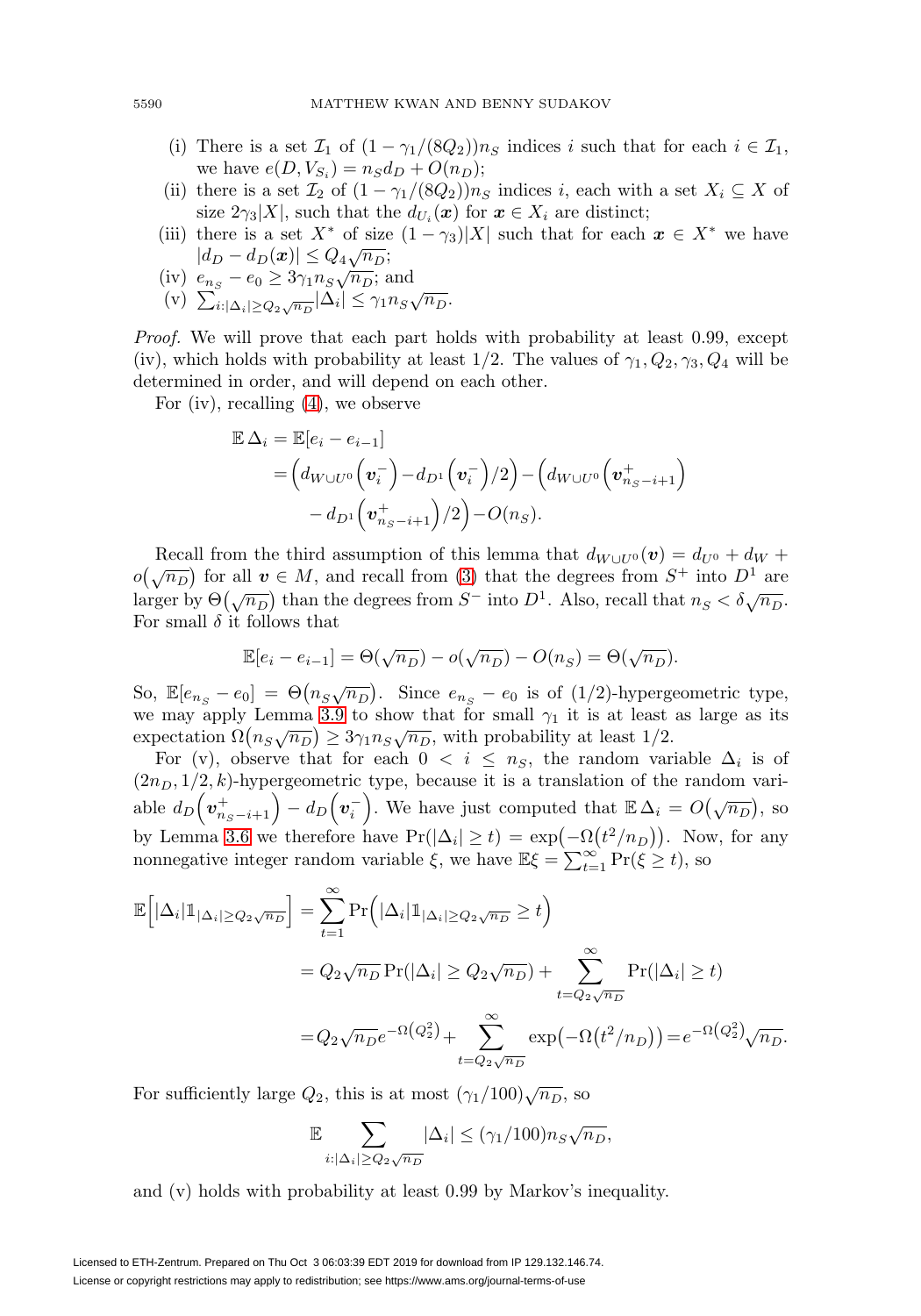For (i), recall from (ii) of Claim [4.8](#page-17-1) that each  $x \in S^1$  has degree  $2d_D + O(\sqrt{n_D})$ into  $D^1$ . Therefore, for each  $0 \le i \le n_S$ ,  $e(D, V_{S_i})$  is of  $(2n_D, 1/2, O(\sqrt{n_D}))$ . hypergeometric type, and has mean  $n_S d_D + O(n_S \sqrt{n}_D) = n_S d_D + O(n_D)$ . So, applying Lemma [3.6](#page-6-0) with t as a large multiple of  $n_D$ , we have  $e(D, V_Z) = n_S d_D +$  $O(n_D)$  with probability at least  $1 - \gamma_1/(800Q_2)$ . The expected number of indices i for which this fails is  $(\gamma_1/(800Q_2))n_S$ , so by Markov's inequality, the probability it fails for more than  $(\gamma_1/(8Q_2))n_S$  indices i is at most 0.99.

Next we consider (ii). For each i and each  $\{\boldsymbol{x}, \boldsymbol{y}\} \in \binom{X}{2}$ , let

$$
d_i = (d_W(\boldsymbol{x}) + d_{U^0}(\boldsymbol{x}) + d_{V_{S_i}}(\boldsymbol{x})) - (d_W(\boldsymbol{y}) + d_{U^0}(\boldsymbol{y}) + d_{V_{S_i}}(\boldsymbol{y})) = o(\sqrt{n_D}) + O(n_Z),
$$

so  $|d_i| \leq \sqrt{n_D}$  for small  $\delta$ . Then, observe that the random variable

$$
d_{U_i}(\boldsymbol{x}) - d_{U_i}(\boldsymbol{y}) - d_i = d_D(\boldsymbol{y}) - d_D(\boldsymbol{x})
$$

is of  $(2n_D, 1/2, O(1), |N_{D^1}(x) \triangle N_{D^1}(y)|)$ <sup>\*</sup>-hypergeometric type. So, by part (i) of Claim [4.8](#page-17-1) and Lemma [3.8,](#page-7-2)  $Pr(d_{U_i}(x) = d_{U_i}(y)) = O(1/\sqrt{n_D})$ . Let  $H_i$  be the graph of pairs  $\{x, y\} \in {X \choose 2}$  satisfying  $d_{U_i}(x) = d_{U_i}(y)$ , so we have  $\mathbb{E}e(H_i) = O(\sqrt{n_D}).$ By Markov's inequality, with probability at least  $1 - \gamma_1/(800Q_2)$  we have  $e(H_i) =$  $O(\sqrt{n_D})$ , in which case by Proposition [3.4,](#page-6-4)  $H_i$  has an independent set  $X_i$  of size  $2\gamma_3\sqrt{n}$ , for some  $\gamma_3 > 0$ . The expected proportion of indices i for which this fails to occur is  $\gamma_1/(800Q_2)$ , and by Markov's inequality again, with probability at least 0.99 it fails for only a  $\gamma_1/(8Q_2)$  proportion.

Finally we consider (iii). For each  $x \in X$ ,  $d_D(x)$  is of  $(2n_D, 1/2, O(1))$ -hypergeometric type, and by (ii) in Claim [4.8,](#page-17-1) it has mean  $d_D+O(\sqrt{n_D})$ . Therefore, by Lemma [3.6,](#page-6-0) with large enough  $Q_4$ , we have  $|d_D - d_D(\mathbf{x})| \leq Q_4 \sqrt{n_D}$  with probability of at least  $1 - \gamma_3/100$ , and by Markov's inequality this probability fails for more than  $\gamma_3|X|$  vertices is at most 0.99.

It is a relatively simple matter to put everything together to prove Lemma [4.3.](#page-9-3) Fix  $\gamma_1, Q_2, \gamma_3, Q_4$ , and U such that all parts of the above claim are satisfied. By (iii), for any  $0 \le i \le n_S$ , any  $x \in X^*$ , and small  $\delta$ , we have (5)

<span id="page-20-0"></span>
$$
|d_{U_i}(\bm{x}) - (\alpha d_U + d_W)| \le d_{V_{S_i}}(\bm{x}) + Q_4 \sqrt{n_D} + o(\sqrt{n_D}) = O(n_S) + Q_4 \sqrt{n_D} < 2Q_4 \sqrt{n_D}.
$$

By Lemma [3.10](#page-8-1) (with  $\lambda = 3\gamma_1 n_S \sqrt{n_D}$ ,  $\rho = Q_2 \sqrt{n_D}$ ,  $\kappa = \gamma_1 n_S \sqrt{n_D}$ , and  $\sigma = \sqrt{n_D}$ ), and parts (iv) and (v) of the above claim, for large enough  $Q_2$ , there is an  $\sqrt{n_D}$ ), and parts (iv) and (v) of the above claim, for large enough  $Q_2$ , there is an increasing subsequence  $i_1, \ldots, i_t$ , with  $t \geq \gamma_1 n_S/(2Q_2)$ , such that  $e_{i-1} - e_i \geq \sqrt{n_D}$ for each  $1 < i \leq t$ . Delete all indices not in  $\mathcal{I}_1 \cap \mathcal{I}_2$  (there are at most  $\gamma_1 n_S/(4Q_2)$ ) such) to obtain a subsubsequence  $i'_1, \ldots, i'_s$  with  $s \geq \gamma_1 n_s/(4Q_2)$ . Let  $\mathcal I$  contain every  $4Q_4$ th element of this subsubsequence, so that  $|\mathcal{I}| = \Theta(n_S) = \Theta(n_Z)$  and

$$
|e_i - e_{i'}| = |e(U_i) - e(U_{i'})| \ge 4Q_4\sqrt{n_D}
$$

for every pair of distinct indices  $i, i' \in \mathcal{I}$ . Recalling [\(5\)](#page-20-0), this means that for different  $i \in \mathcal{I}$ , there is no overlap between the sets of values  $\{e(U_i) + d_{U_i}(\boldsymbol{x}) : \boldsymbol{x} \in X^*\}$ . By the definition of  $X_i$  in (ii) of Claim [4.9,](#page-18-2) this means that for each of the  $\Theta(n_Z\sqrt{n_D})$ choices of  $i \in \mathcal{I}$  and  $\boldsymbol{x} \in X_i \cap X^*$ , the values  $e(W \cup U \cup V_{S_i \cup {\{\boldsymbol{x}\}}}) = e(U_i) + d_{U_i}(\boldsymbol{x})$ are in fact distinct. It remains to show that the  $e(U, V_{S_i \cup \{\bm{x}\}})$  are close to their expectations  $\alpha n_Z d_{U^0}$ . We have  $e(U^0, V_{S_i \cup \{\bm{x}\}}) = n_Z d_{U^0}, d_D = (1 - \alpha) d_{U^0}$  and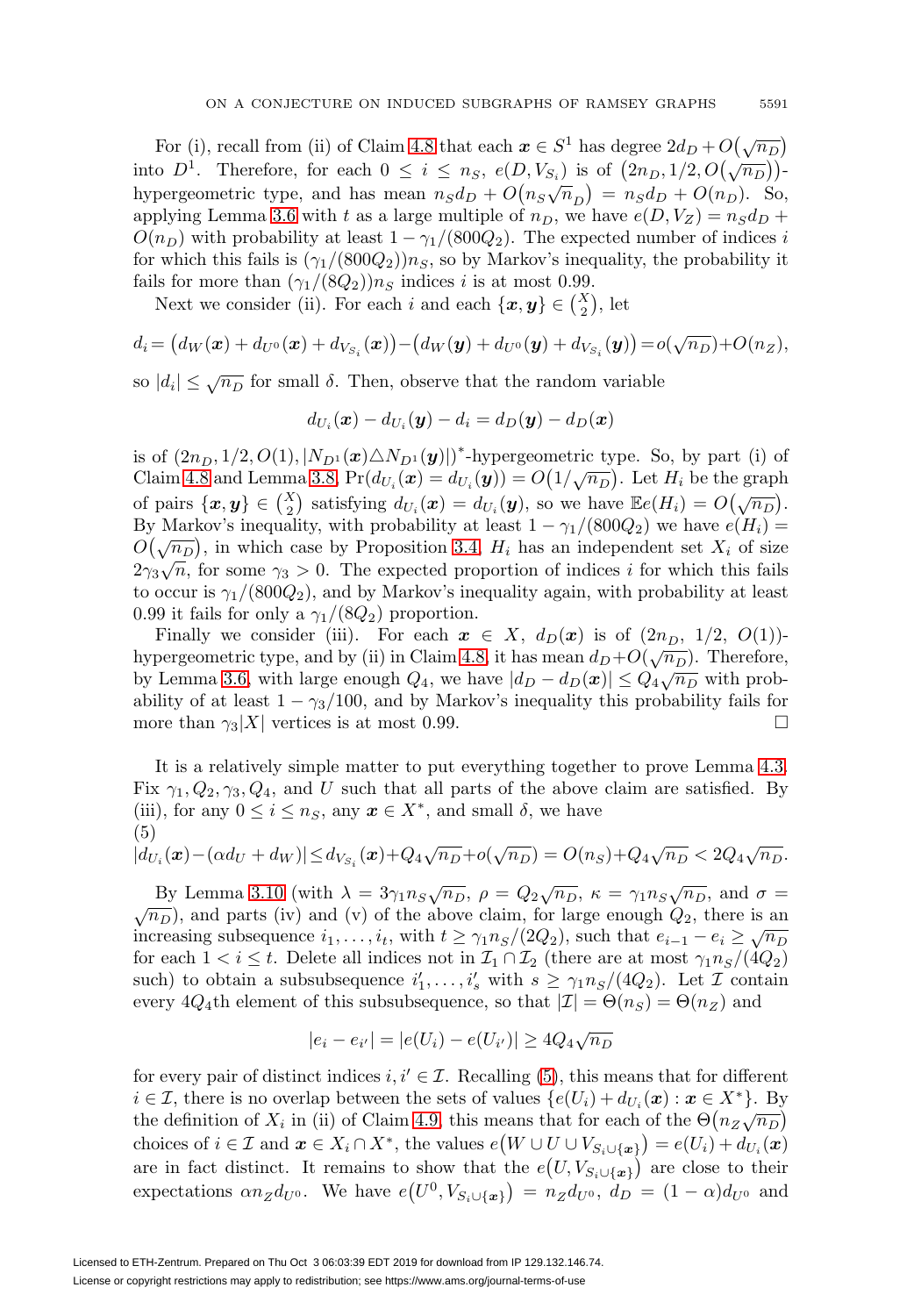$n_S = n_Z - 1$ , so by (i) and (iii) in Claim [4.9](#page-18-2) for sufficiently large B,

$$
\left| e(U, V_{S_i \cup \{x\}}) - \alpha n_Z d_{U^0} \right| = \left| e(U^0, V_{S_i \cup \{x\}}) - e(D, V_{S_i}) - d_D(x) - n_Z d_{U^0} + n_S d_D + d_D \right|
$$
  
\n
$$
\leq O(n_D + \sqrt{n_D}) \leq B n_D.
$$

We have proved that the statements of Claims [4.8](#page-17-1) and [4.9](#page-18-2) hold together with probability at least  $(3/4)(1/3) = 1/4$ , in which case the desired conclusion holds.

## 5. Concluding remarks

<span id="page-21-0"></span>We have proved the Erdős–Faudree–Sós conjecture that for any fixed  $C$ , if  $G$ is an *n*-vertex graph with no homogeneous subgraph on  $C \log n$  vertices, then  $G$ contains  $\Omega(n^{5/2})$  induced subgraphs, no pair of which have the same numbers of vertices and edges. We feel that this area is still a long way from maturity, and there is much more room for further research toward understanding the structure of C-Ramsey graphs. We hope that this research will inform future work on explicit constructions of Ramsey graphs.

Regarding specific open questions, of course the Erdős–McKay conjecture remains an intriguing problem. We would also like to draw attention to the subject of subgraphs with many different degrees: as mentioned in the introduction, answering a different conjecture of Erdős, Faudree, and Sós  $[20, 21]$  $[20, 21]$ , Bukh and Sudakov  $[10]$ proved that C-Ramsey graphs have induced subgraphs with  $\Omega(\sqrt{n})$  different degrees. However, in random graphs one can actually find induced subgraphs with  $\Omega(n^{2/3})$  distinct degrees (this was proved in an unpublished paper of Conlon, Morris, Samotij, and Saxton [\[13\]](#page-22-17)), and it is not clear whether such an improved bound also holds for C-Ramsey graphs.

Additionally, observe that the main result of this paper can be rephrased as the fact that in an  $O(1)$ -Ramsey graph, for most choices of  $\ell$ , there are many possibilities for the number of edges in a subset of  $\ell$  vertices. We believe a natural next step would be to study statistical properties of the number of edges in a *random* set of  $\ell$ vertices. For example, is this random variable anticoncentrated? For general graphs this question was first studied by Alon, Hefetz, Krivelevich and Tyomkyn [\[3\]](#page-22-18) (see [\[23,](#page-23-8) [28,](#page-23-9) [29\]](#page-23-10) for further work). Regarding Ramsey graphs, as we recently proposed in a paper with Tuan Tran [\[28\]](#page-23-9), could it be true that in any  $O(1)$ -Ramsey graph G, if A is a uniformly random set of  $n/2$  vertices, then  $Pr(e(G[A]) = x) = O(1/n)$  for all  $x$ ? In [\[27\]](#page-23-4) we also formulated a version of this question for random subsets where the presence of each vertex is chosen independently, which may be more tractable.

Finally, we believe an interesting further direction of research would be to consider regimes where larger homogeneous subgraphs are forbidden (see [\[2,](#page-22-19) [5,](#page-22-10) [7,](#page-22-20) [31\]](#page-23-11) for some examples of theorems of this type). In [\[27\]](#page-23-4) we proposed the conjecture that  $|\Phi(G)| = \Omega(e(G))$  for graphs G which have no homogeneous subgraph on  $n/4$ vertices; we do not know a good counterpart of this conjecture for  $|\Psi(G)|$ , but it seems likely that some nontrivial bound should hold.

## **ACKNOWLEDGMENT**

The authors would like to thank the referee for their careful reading of the manuscript and their valuable comments.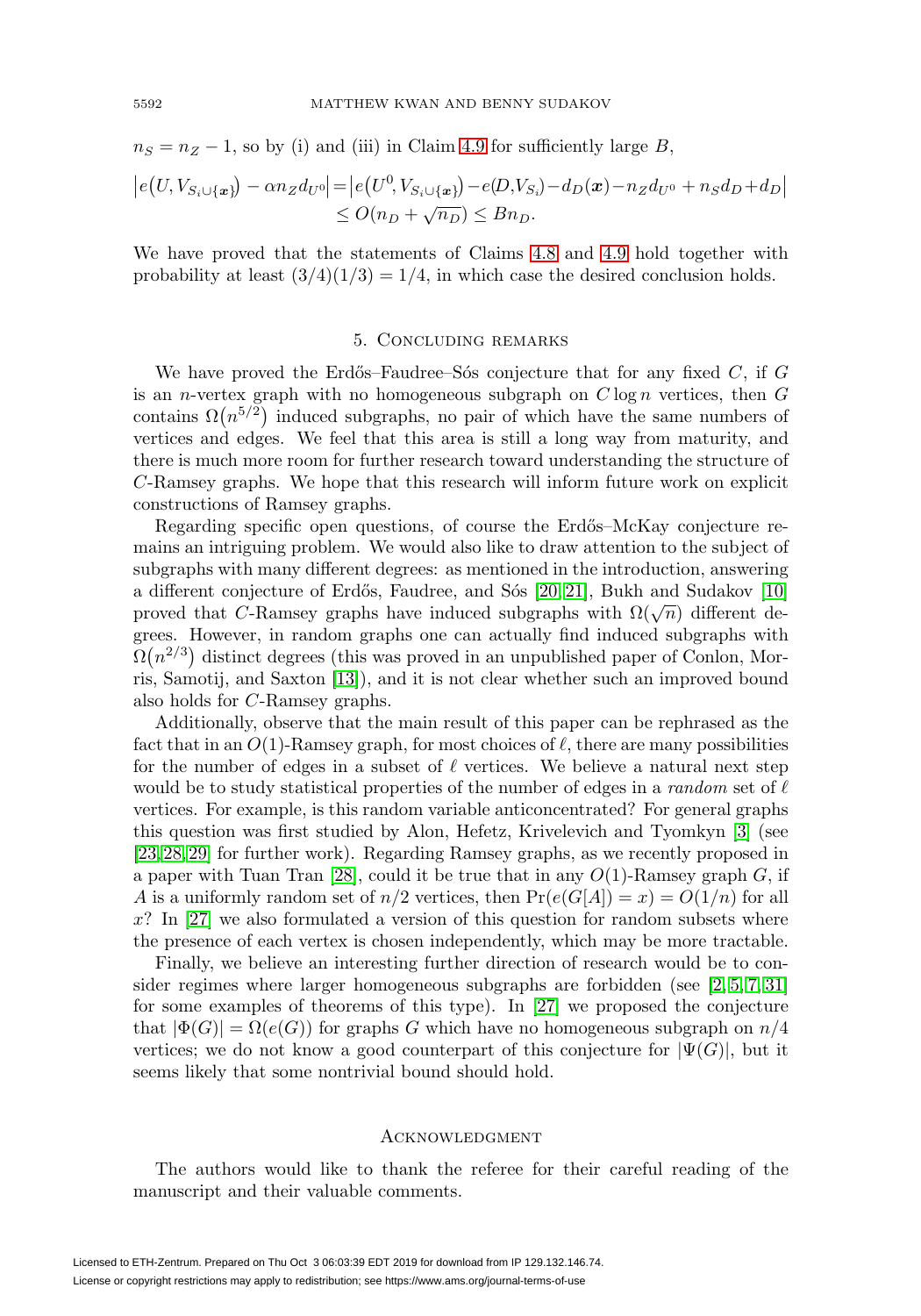#### **REFERENCES**

- <span id="page-22-13"></span>[1] Noga Alon, József Balogh, Alexandr Kostochka, and Wojciech Samotij, Sizes of induced subgraphs of Ramsey graphs, Combin. Probab. Comput. **18** (2009), no. 4, 459–476, DOI 10.1017/S0963548309009869. M[R2507733](https://www.ams.org/mathscinet-getitem?mr=2507733)
- <span id="page-22-19"></span>[2] Noga Alon and Béla Bollobás, Graphs with a small number of distinct induced subgraphs, Discrete Math. **75** (1989), no. 1-3, 23–30, DOI 10.1016/0012-365X(89)90074-5. Graph theory and combinatorics (Cambridge, 1988). M[R1001382](https://www.ams.org/mathscinet-getitem?mr=1001382)
- <span id="page-22-18"></span>[3] N. Alon, D. Hefetz, M. Krivelevich, and M. Tyomkyn, *Edge-statistics on large graphs*, arXiv:1805.06848 (2018).
- <span id="page-22-12"></span>[4] Noga Alon and A. V. Kostochka, Induced subgraphs with distinct sizes, Random Structures Algorithms **34** (2009), no. 1, 45–53, DOI 10.1002/rsa.20250. M[R2478538](https://www.ams.org/mathscinet-getitem?mr=2478538)
- <span id="page-22-10"></span>[5] Noga Alon, Michael Krivelevich, and Benny Sudakov, Induced subgraphs of prescribed size, J. Graph Theory **43** (2003), no. 4, 239–251, DOI 10.1002/jgt.10117. M[R1994296](https://www.ams.org/mathscinet-getitem?mr=1994296)
- <span id="page-22-15"></span>[6] Noga Alon and Joel H. Spencer, The probabilistic method, 4th ed., Wiley Series in Discrete Mathematics and Optimization, John Wiley & Sons, Inc., Hoboken, NJ, (2016). M[R3524748](https://www.ams.org/mathscinet-getitem?mr=3524748)
- <span id="page-22-20"></span>[7] Maria Axenovich and József Balogh, Graphs having small number of sizes on induced ksubgraphs, SIAM J. Discrete Math. **21** (2007), no. 1, 264–272, DOI 10.1137/05064357X. M[R2299710](https://www.ams.org/mathscinet-getitem?mr=2299710)
- <span id="page-22-2"></span>[8] Boaz Barak, Anup Rao, Ronen Shaltiel, and Avi Wigderson, 2-source dispersers for  $n^{o(1)}$ entropy, and Ramsey graphs beating the Frankl-Wilson construction, Ann. of Math. (2) **176** (2012), no. 3, 1483–1543, DOI 10.4007/annals.2012.176.3.3. M[R2979856](https://www.ams.org/mathscinet-getitem?mr=2979856)
- <span id="page-22-16"></span>[9] A. Bikelis, The estimation of the remainder term in the central limit theorem for samples taken from finite sets (Russian), Studia Sci. Math. Hungar. **4** (1969), 345–354. M[R0254902](https://www.ams.org/mathscinet-getitem?mr=0254902)
- <span id="page-22-9"></span>[10] Boris Bukh and Benny Sudakov, Induced subgraphs of Ramsey graphs with many distinct degrees, J. Combin. Theory Ser. B **97** (2007), no. 4, 612–619, DOI 10.1016/j.jctb.2006.09.006. M[R2325800](https://www.ams.org/mathscinet-getitem?mr=2325800)
- <span id="page-22-3"></span>[11] Eshan Chattopadhyay and David Zuckerman, Explicit two-source extractors and resilient functions, STOC'16—Proceedings of the 48th Annual ACM SIGACT Symposium on Theory of Computing, ACM, New York, (2016), pp. 670–683. M[R3536605](https://www.ams.org/mathscinet-getitem?mr=3536605)
- <span id="page-22-4"></span>[12] Gil Cohen, Two-source dispersers for polylogarithmic entropy and improved Ramsey graphs, STOC'16—Proceedings of the 48th Annual ACM SIGACT Symposium on Theory of Computing, ACM, New York, (2016), pp. 278–284. M[R3536572](https://www.ams.org/mathscinet-getitem?mr=3536572)
- <span id="page-22-17"></span>[13] D. Conlon, R. Morris, W. Samotij, and D. Saxton, The number of distinct degrees in an induced subgraph of a random graph, personal communication.
- <span id="page-22-1"></span>[14] P. Erdös, *Some remarks on the theory of graphs*, Bull. Amer. Math. Soc. **53** (1947), 292–294, DOI 10.1090/S0002-9904-1947-08785-1. M[R0019911](https://www.ams.org/mathscinet-getitem?mr=0019911)
- <span id="page-22-11"></span>[15] P. Erd˝os, On some of my favourite problems in various branches of combinatorics, Fourth Czechoslovakian Symposium on Combinatorics, Graphs and Complexity (Prachatice, 1990), Ann. Discrete Math., vol. 51, North-Holland, Amsterdam, (1992), pp. 69–79, DOI 10.1016/S0167-5060(08)70608-3. M[R1206246](https://www.ams.org/mathscinet-getitem?mr=1206246)
- <span id="page-22-6"></span>[16] P. Erdős and A. Hajnal, On spanned subgraphs of graphs, Contributions to graph theory and its applications (Internat. Colloq., Oberhof, 1977), Tech. Hochschule Ilmenau, Ilmenau, (1977), pp. 80–96. M[R599767](https://www.ams.org/mathscinet-getitem?mr=599767)
- <span id="page-22-14"></span>[17] P. Erdős and R. Rado, *Intersection theorems for systems of sets*, J. London Math. Soc. **35** (1960), 85–90, DOI 10.1112/jlms/s1-35.1.85. M[R0111692](https://www.ams.org/mathscinet-getitem?mr=0111692)
- <span id="page-22-0"></span>[18] P. Erdös and G. Szekeres, A combinatorial problem in geometry, Compositio Math. 2 (1935), 463–470. M[R1556929](https://www.ams.org/mathscinet-getitem?mr=1556929)
- <span id="page-22-5"></span>[19] P. Erdős and A. Szemerédi, On a Ramsey type theorem, Period. Math. Hungar. 2 (1972), 295–299, DOI 10.1007/BF02018669. Collection of articles dedicated to the memory of Alfréd Rényi, I. M[R0325446](https://www.ams.org/mathscinet-getitem?mr=0325446)
- <span id="page-22-7"></span>[20] Paul Erdős, Some of my favourite problems in various branches of combinatorics, Matematiche (Catania) **47** (1992), no. 2, 231–240 (1993). Combinatorics 92 (Catania, 1992). M[R1275857](https://www.ams.org/mathscinet-getitem?mr=1275857)
- <span id="page-22-8"></span>[21] Paul Erdős, Some recent problems and results in graph theory, Discrete Math. 164 (1997), no. 1-3, 81–85, DOI 10.1016/S0012-365X(96)00044-1. The Second Krakow Conference on Graph Theory (Zgorzelisko, 1994). M[R1432220](https://www.ams.org/mathscinet-getitem?mr=1432220)